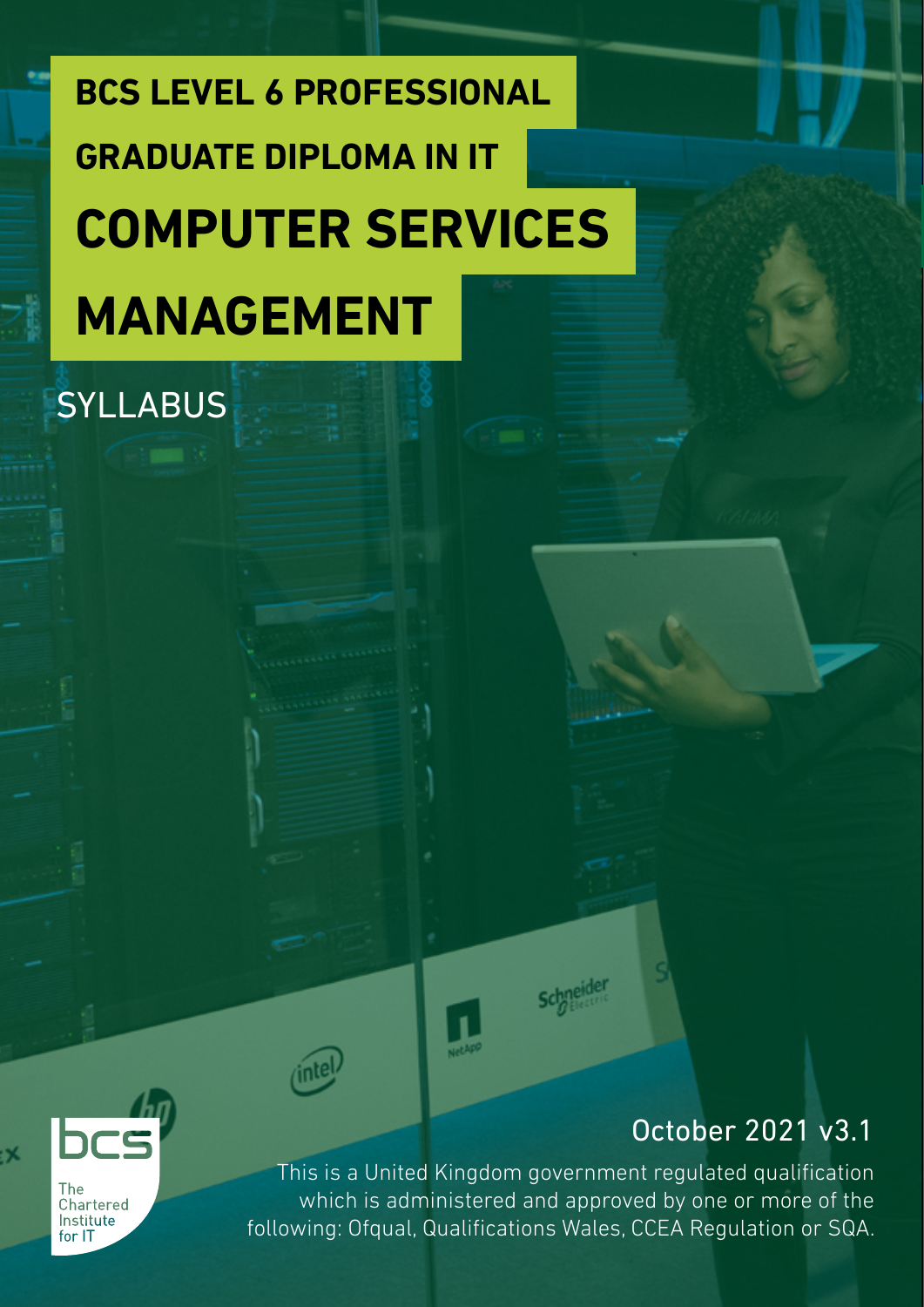# **CONTENTS**

- Introduction 3.
- 4. Qualification Suitability and Overview
- 4. SFIA Levels
- **6.** Learning Outcomes
- 7. Syllabus
- 24. Examination Format
- 24. Question Weighting
- 24. Recommended Reading
- Using BCS Books 26.
- 26. Document Change History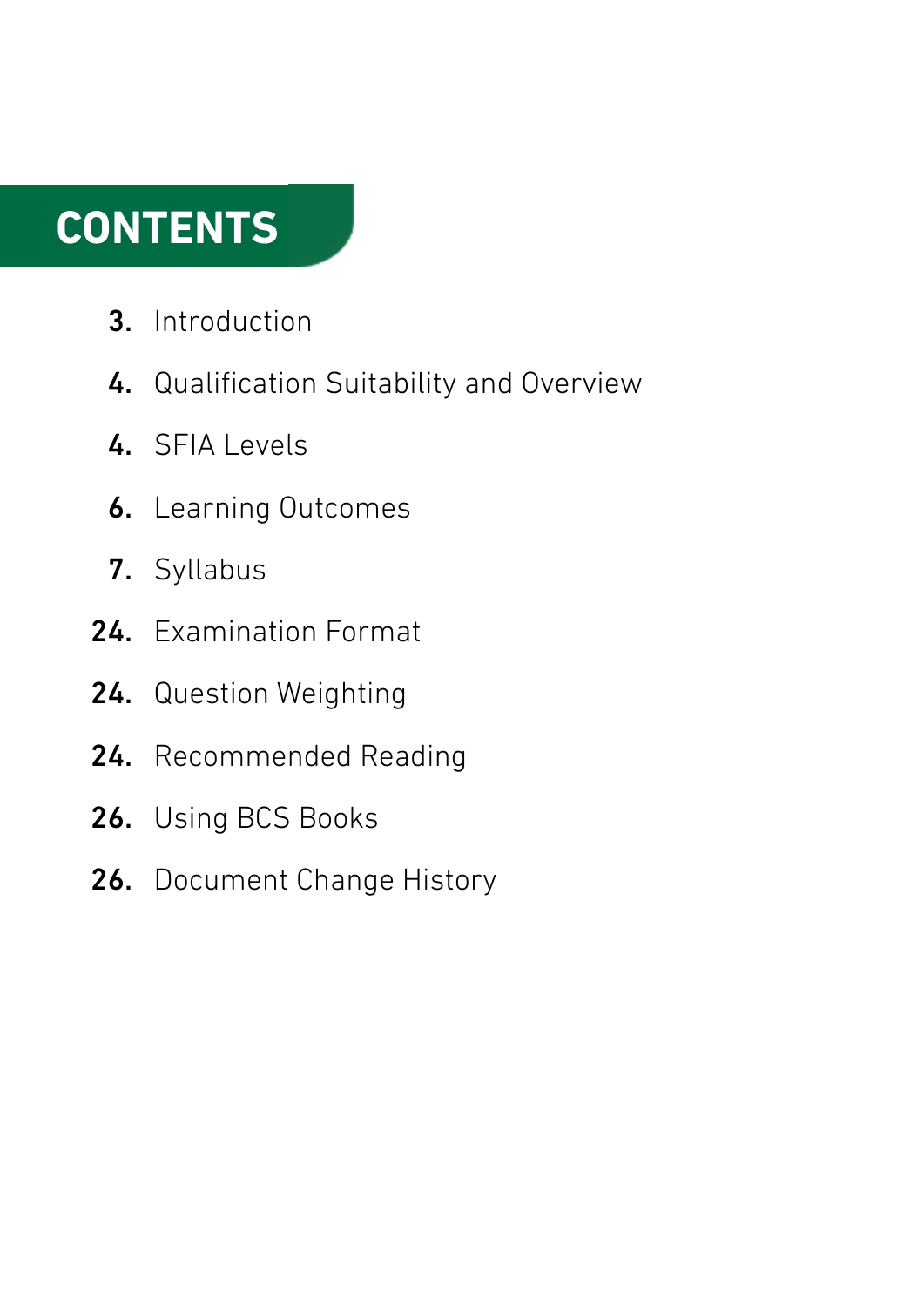

# **Introduction**

The final stage within the BCS three-stage Higher Education Qualification program, the Level 6 Professional Graduate Diploma (PGD) enables candidates who have already achieved the Level 5 Diploma in IT to gain depth of knowledge and expertise in their field.

Our modules have been created in-line with the SFIAPlus framework and latest developments in the industry, giving you a competitive edge in the IT job market and showing your dedication to the industry. You will have the opportunity to learn about topics such as advanced database management, network information systems, web engineering and programming paradigms, as well as to build upon knowledge and skills developed during the Level 5 Diploma.

To successfully achieve the qualification, candidates need to complete:

- One core module (Professional Project in IT)
- Four optional modules

Depending on entrance conditions, completing the Level 6 PGD in IT may support entry onto a Master's degree course at selected global universities.

### **Computer Services Management optional module**

The Computer Services Management module is an optional module that forms part of the Level 6 PGD in IT – the final stage within the BCS three-stage Higher Education Qualification program.

Candidates will develop their skills in general service management and their awareness of key developments in the IT sector. The module will also give candidates the opportunity to use these skills and competencies pro-actively to deliver excellent service to customers.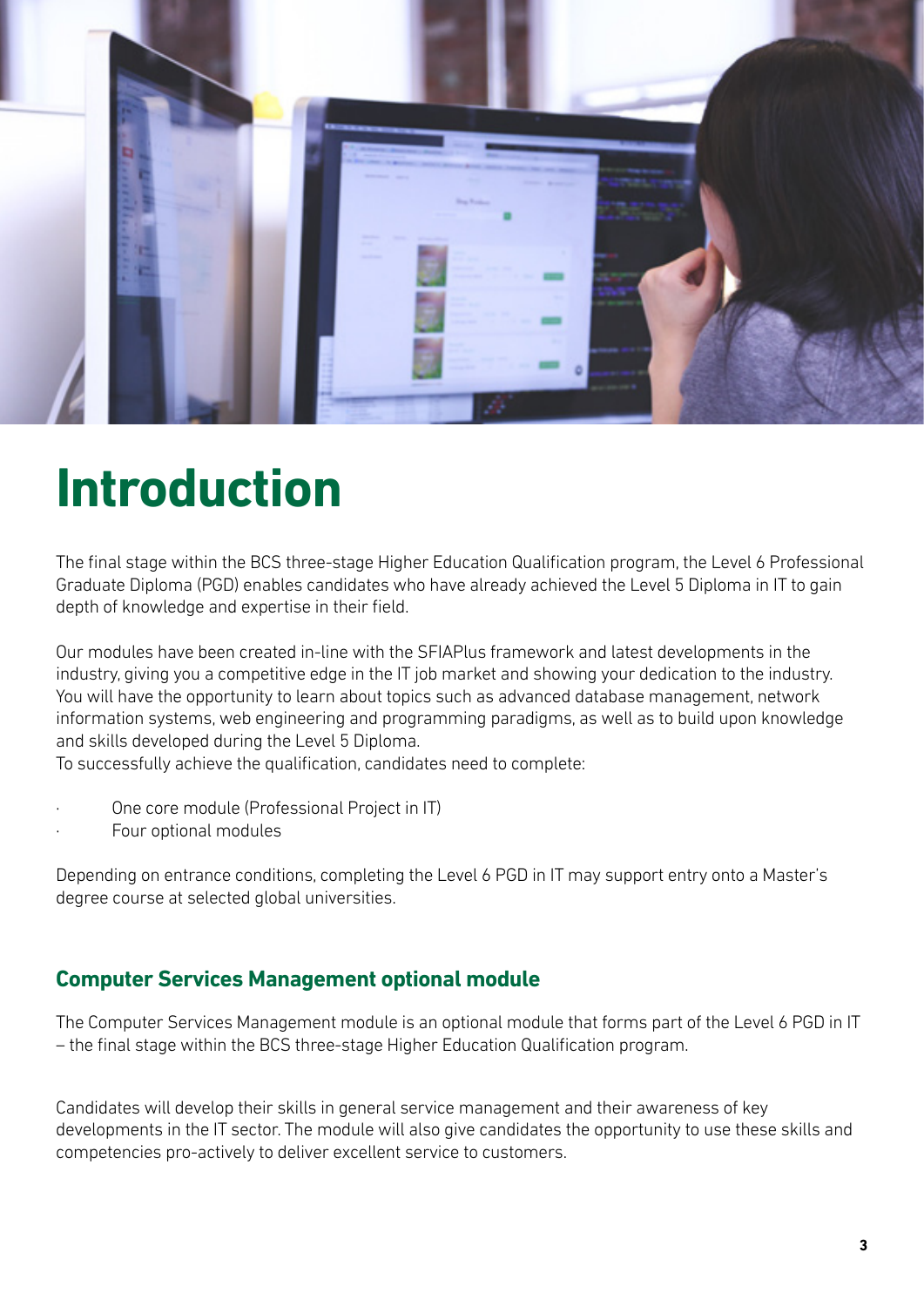# **Qualification Suitability and Overview**

Candidates must have achieved the Diploma in IT or have an appropriate exemption in order to be entered for the Professional Graduate Diploma (PGD). Candidates can study for this PGD by attending a training course provided by a BCS accredited Training Provider or through self-study, although it is strongly recommended that all candidates register with an approved centre. Studying with an approved centre will deliver significant benefits.

Candidates are required to become a member of BCS, The Chartered Institute for IT, to sit and be awarded the qualifications. Candidates may apply for a four-year student membership that will support them throughout their studies.

The Level 6 PGD is suitable for professionals wishing to gain an advanced formal IT qualification, and this module may be particularly relevant for candidates interested in career opportunities such as cyber security analysis, information systems management, or IT consultancy.

| <b>Total Qualification Time</b> | <b>Guided Learning Hours</b> | <b>Assessment Time</b> |
|---------------------------------|------------------------------|------------------------|
| (Certificate)                   | (Module)                     | (Exam)                 |
| 1414 hours                      | 250 hours                    | <b>Three hours</b>     |

# **SFIA Levels**

This award provides candidates with the level of knowledge highlighted within the table, enabling candidates to develop the skills to operate successfully at the levels of responsibility indicated.

| <b>Level</b><br>K7 | <b>Levels of Knowledge</b> | <b>Levels of Skill and Responsibility (SFIA)</b><br>Set strategy, inspire and mobilise |
|--------------------|----------------------------|----------------------------------------------------------------------------------------|
| K <sub>6</sub>     | Evaluate                   | Initiate and influence                                                                 |
| K <sub>5</sub>     | Synthesise                 | Ensure and advise                                                                      |
| K4                 | Analyse                    | Enable                                                                                 |
| K3                 | <b>Apply</b>               | <b>Apply</b>                                                                           |
| K <sub>2</sub>     | <b>Understand</b>          | <b>Assist</b>                                                                          |
| K <sub>1</sub>     | <b>Remember</b>            | <b>Follow</b>                                                                          |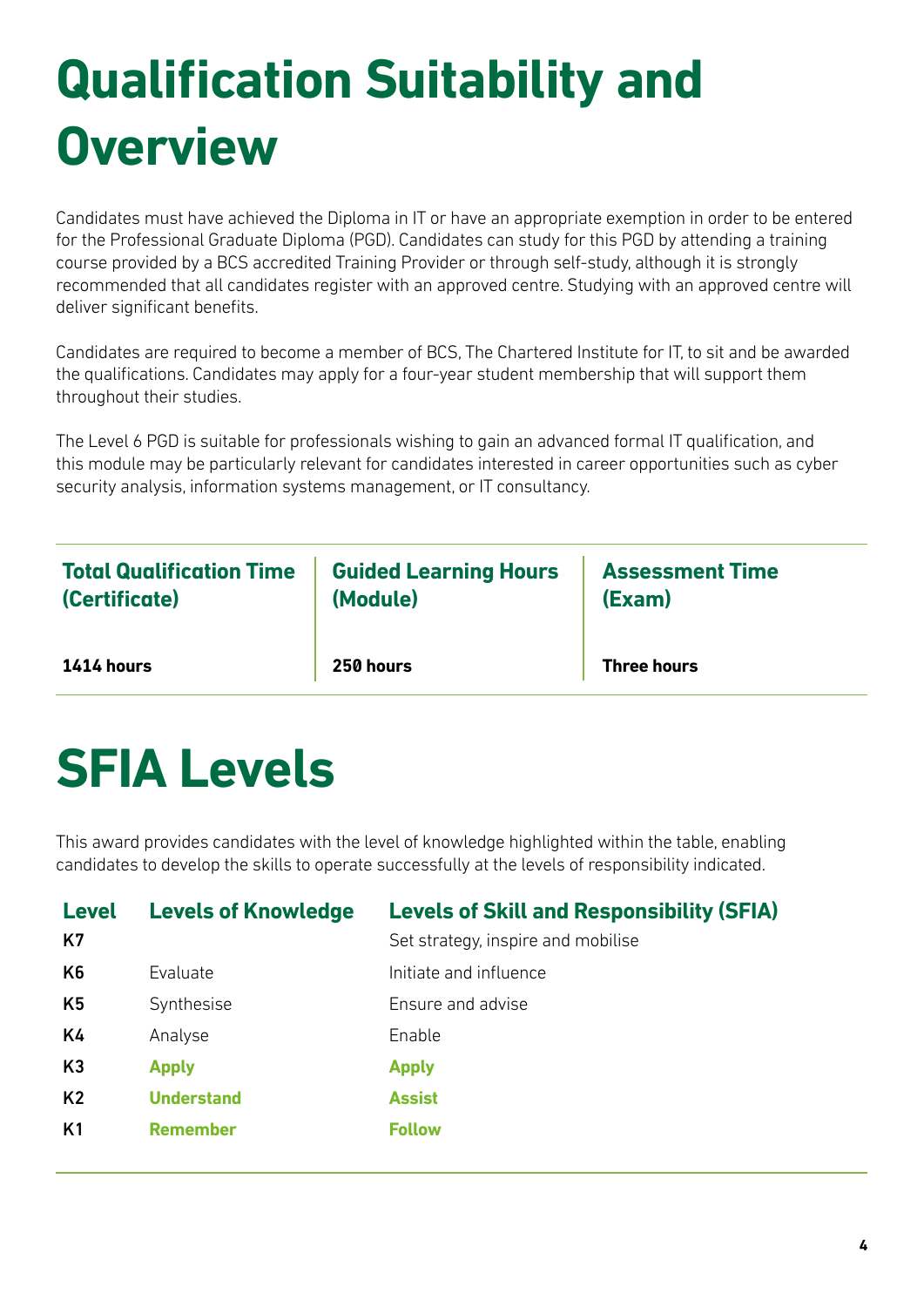### **SFIA Plus**

This syllabus has been linked to the SFIA knowledge skills and behaviours required at Level 6.

### **ASMG4**

Controls IT assets in one or more significant areas, ensuring that administration of the acquisition, storage, distribution, movement and disposal of assets is carried out. Produces and analyses registers and histories of authorised assets (including secure master copies of software, documentation, data, licenses and agreements for supply, warranty and maintenance), and verifies that all these assets are in a known state and location. Acts to highlight and resolve potential instances of unauthorised assets such as unlicensed copies of software.

# **AVMT4**

Contributes to the availability management process and its operation and performs defined availability management tasks. Analyses service and component availability, reliability, maintainability and serviceability. Ensures that services and components meet and continue to meet all of their agreed performance targets and service levels. Implements arrangements for disaster recovery and documents recovery procedures. Conducts testing of recovery procedures.

### **BURM4**

Investigates and reports on hazards and potential risk events within a specific function or business area.

# **CHMG4**

Assesses, analyses, develops, documents and implements changes based on requests for change.

### **CFMG4**

Proposes and agrees the configuration items (CIs) to be uniquely identified with naming conventions. Ensures that operational processes are in place to maintain secure configuration, consistent classification and management of CIs, and for the verification and audit of configuration records. Develops, configures and maintains tools (including automation) to identify, track, log and maintain accurate, complete and current information. Reports on the status of configuration management. Identifies problems and issues and recommend corrective actions.

# **CSMG4**

Monitors service delivery channels human, digital, self-service, automated) and collects performance data. Assists with the specification, development, research and evaluation of services standards. Applies these standards to resolve or escalate issues and gives technical briefings to staff members.

# **FMIT4**

Monitors and maintains all required financial records for compliance and audit to all agreed requirements. Assists all other areas of IT with their financial tasks, especially in the areas of identification of process, service, project and component costs and the calculation and subsequent reduction of all IT service, project, component and process failures. Contributes to financial planning and budgeting. Collates required financial data and reports for analysis and to facilitate decision making

# **SCAD4**

Maintains security administration processes and checks that all requests for support are dealt with according to agreed procedures. Provides guidance in defining access rights and privileges. Investigates security breaches in accordance with established procedures and recommends required actions and supports / follows up to ensure these are implemented.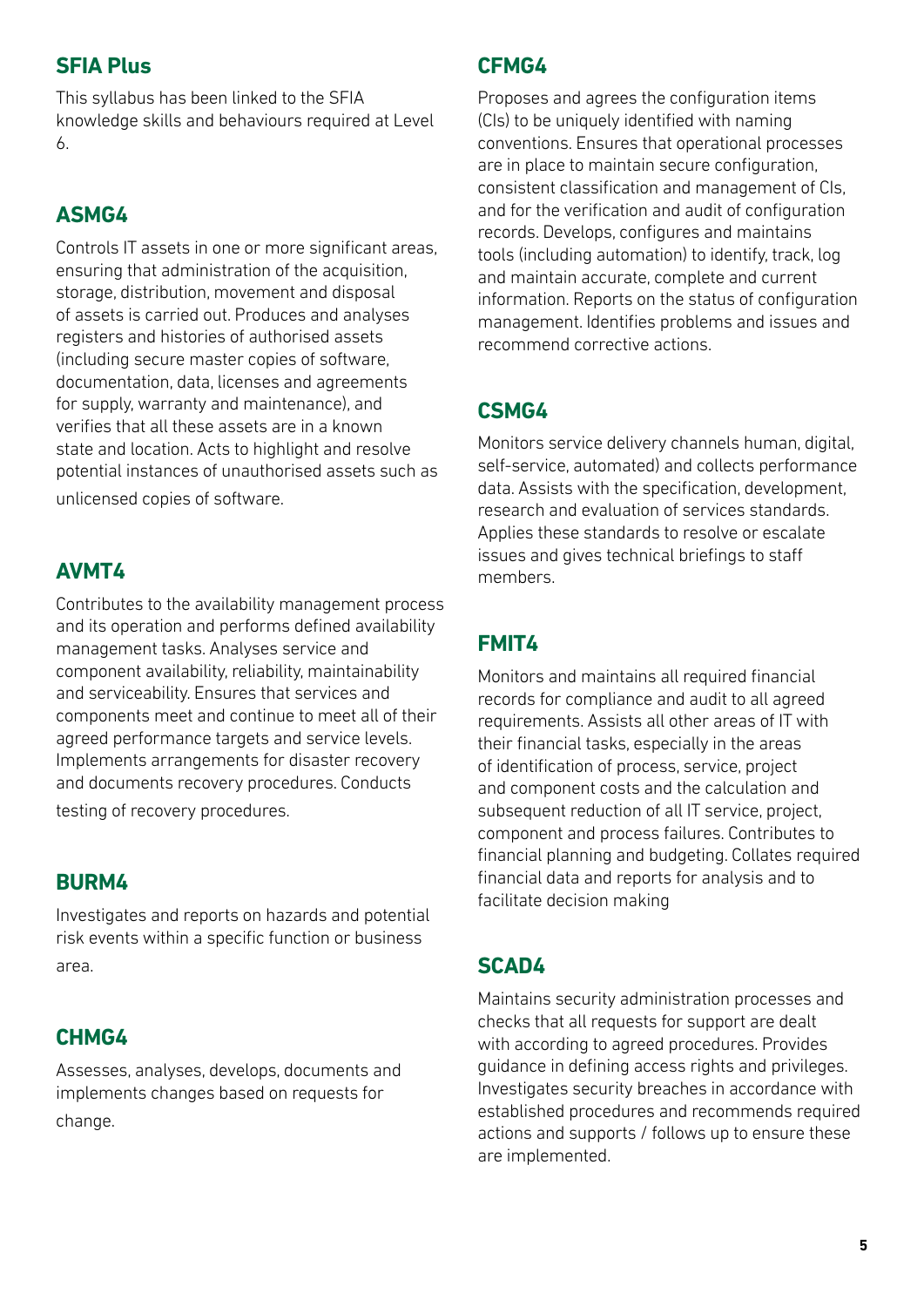### **SLMO4**

Performs defined tasks to monitor service delivery against service level agreements and maintains records of relevant information. Analyses service records against agreed service levels regularly to identify actions required to maintain or improve levels of service, and initiates or reports these actions.

# **SORC4**

Reviews business cases (requirements, potential benefits and options) and determines appropriate procurement routes, for example, open market or collaborative framework. Using market knowledge to inform specifications, ensures detailed prequalification questionnaires and tender invitations are prepared. Collects and collates data to support collaboration and negotiates terms and conditions to reflect the scale of requirements and encourage good performance. Evaluates tenders based on specification and evaluation criteria, prepares acceptance documentation and advises on contracts and service level agreements.

## **SUPP4**

Collects supplier performance data and investigates problems. Monitors and reports on supplier performance, customer satisfaction, and market intelligence. Validates that suppliers' performance is in accordance with contract terms. Engages proactively and collaboratively with suppliers to resolve incidents, problems, or unsatisfactory performance. Implements supplier management-related service improvement initiatives and programmes.

Further detail around the SFIA Levels can be found at [www.bcs.org/levels.](https://www.bcs.org/media/5165/sfia-levels-knowledge.pdf)

# **Learning Outcomes**

Upon completion of this module, candidates will be able to:

- Describe the purpose of a computer services organisation and the essential relationships it must have with customers, including the fundamental concept of service
- Describe options for the organisation of an appropriate computer services function for a particular organisational setting.
- Describe the main business processes that should be implemented for such a function to be effective, and the resources required to deliver them.
- Describe effective and professional approaches to procuring essential resources including staff, equipment, software and services necessary to deliver the main business processes.
- Explain why each aspect of the syllabus is important.
- Use their knowledge to address problem-solving in relevant situations.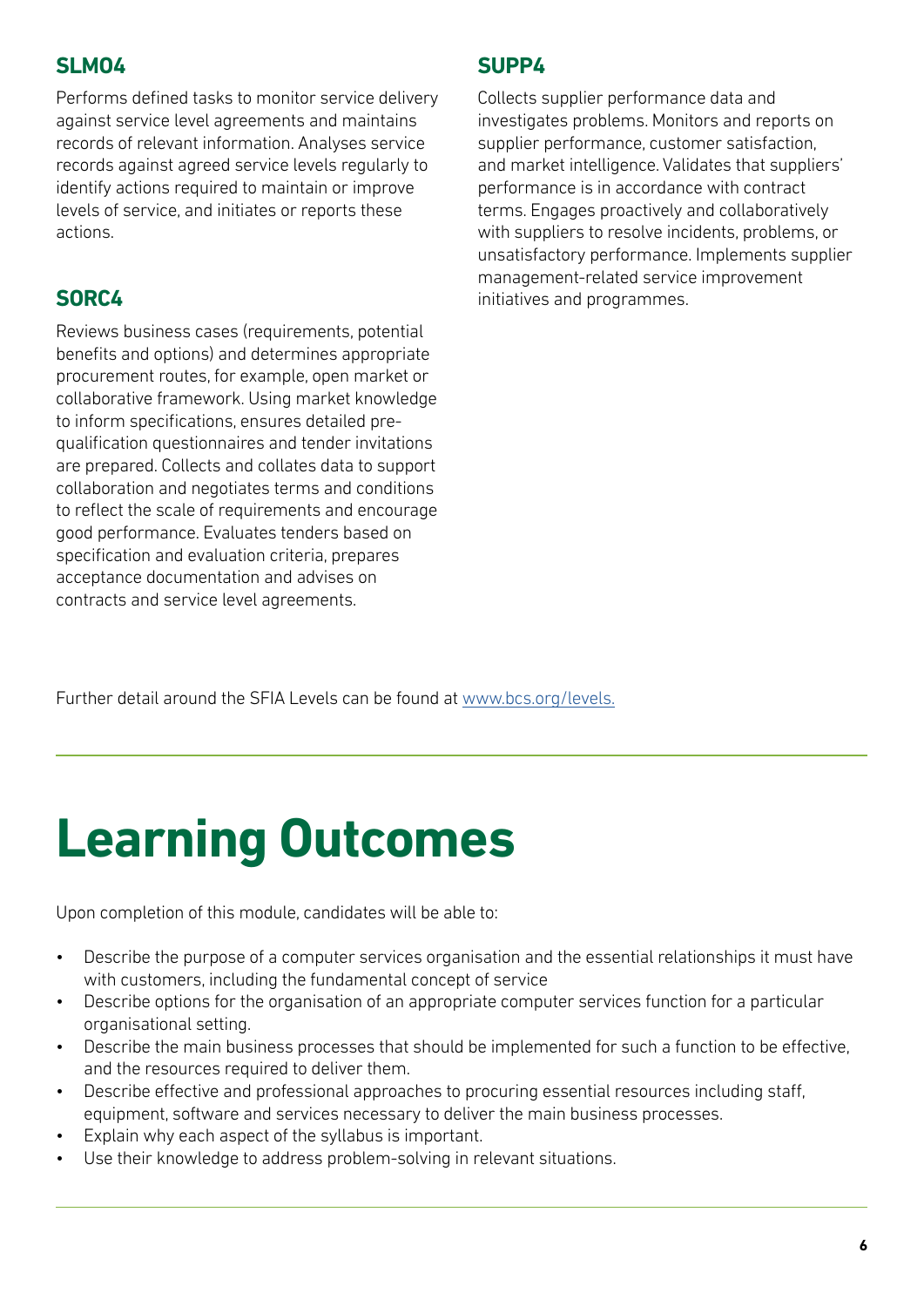# **Syllabus**

# **1. Service concept**

### **Learners will be able to:**

**1.1** Describe the concept of a service.

#### **Indicative content**

#### a. ITIL definition of a service

- b. How services add value to stakeholders
- c. How services create outcomes for users
- d. Service consumers, e.g. users, customers, sponsors

#### **1.2** Explain customer needs.

#### **Indicative content**

- a. ITIL definitions of a customer, consumer, user and sponsor
- b. Relating customer needs to service outcomes
- c. Roles of the service desk, service level management and relationship management practices
- d. Components of value, e.g. utility and warranty

**Guidance**

Candidates should be able to recognise that services (via outcomes) are the basis of the value provided by IT to businesses and IT consumers.

#### **Guidance**

Candidates should be able to understand the different needs and perspectives of customers, users, stakeholders and sponsors. ITIL 4 has a specific definition of customers that is different from users and sponsors. Candidates will need to be able to recognise this within CSM, ensuring that together these are known as consumers and are a subset of stakeholders.

#### **1.3** Explain customer satisfaction levels.

#### **Indicative content**

- a. Methods for gathering satisfaction feedback
- b. Mapping satisfaction against need and usage
- c. Recognising differences between consumers, e.g. customers, users and sponsors

#### **Guidance**

Techniques for gathering feedback may include service desk callbacks, surveys and structured interviews. Candidates should be able to recognise that satisfaction is subjective and varies over time; it is also based on value perception and refers to outcomes, utility and warranty.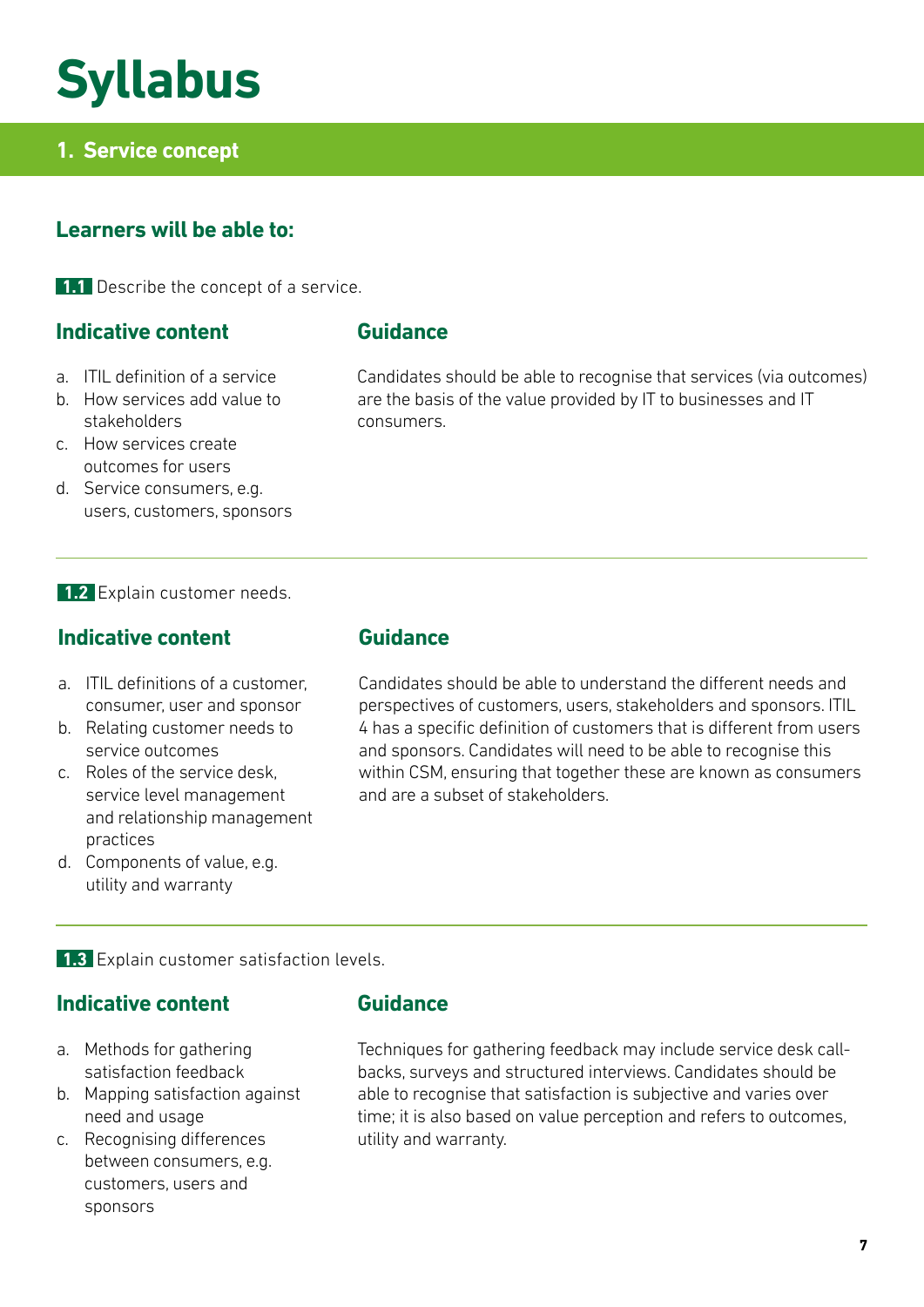**1.4** Describe the customer relationship.

#### **Indicative content**

- a. Relationship between the customer and the service provider
- b. Relationship management to deliver positive outcomes
- c. Recognition of customers vs. users vs. sponsors
- d. Relationship management activities of the service provider

#### **Guidance**

Candidates should be able to recognise that the relationship is between the customer and the service provider. They should be able to understand both the basis of relationship management and the basis of value, as well as recognise the position and perspective of different stakeholders including users, customers and sponsors.

**1.5** Explain how to achieve operational success.

#### **Indicative content**

- a. Dependence on SLAs
- b. Relationship with nonfunctional requirements
- c. Measurement through process KPIs

**Guidance**

Candidates will need to understand the basic concepts of service level agreements and performance measurement and reporting.

**1.6** Demonstrate use of the capability maturity model (CMM).

#### **Indicative content**

#### **Guidance**

- a. Five levels of maturity in the CMM
- b. What these represent and indicate
- c. Methods and benefits of increasing maturity
- d. Concept of both meeting demand and realising opportunities (e.g. reactive vs proactive improvement)

Candidates should be familiar with the basic CMM structure and how it applies within IT generally and to processes in particular. They should also be able to recognise the use of the CMM to undertake a baseline and the means and benefits of moving up the maturity scale.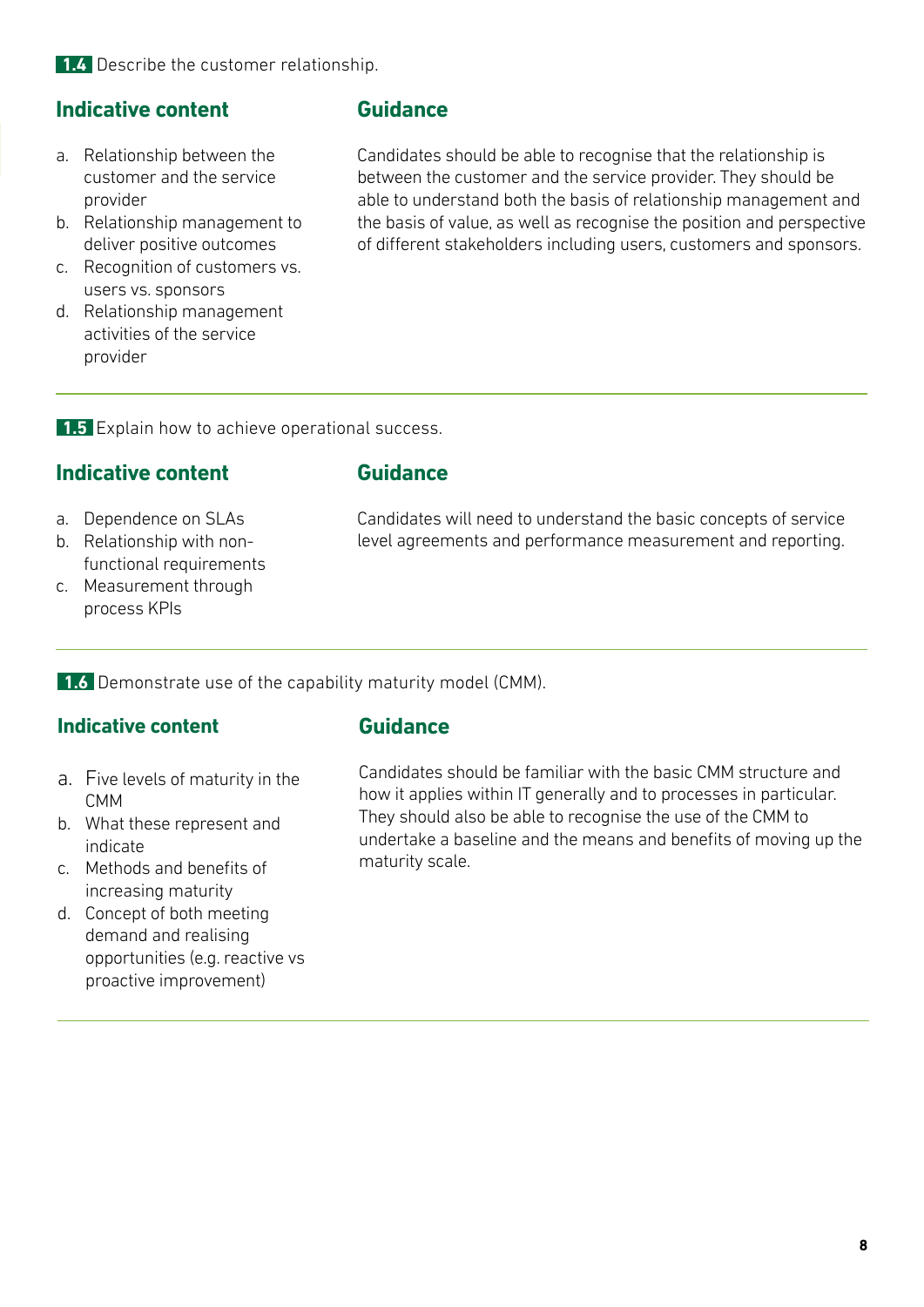#### **2. Organisation**

#### **Learners will be able to:**

**2.1** Explain organisational groups.

#### **Indicative content**

- a. Organisational groups as departments and teams, e.g. permanent
- b. Temporary organisational groups, e.g. for projects
- c. Roles and responsibilities of managers, team leaders and members
- d. Development of organisational culture

#### **Guidance**

Candidates should be aware of the positives and negatives of team working, e.g. synergy and collaboration versus governance and bureaucracy. They should also recognise that an organisation can develop a culture, either positive or negative, and be familiar with organisational structures including matrix management and reporting lines.

**2.2** Describe and explain how to deal with customers, users, sponsors and other stakeholders.

#### **Indicative content**

- a. Managing relationships with users via the service desk
- b. Managing relationships with customers via SLAs and service level management
- c. Relationship management for senior stakeholders
- d. Use of SLAs in normal operation
- e. Recognising and managing complaints
- f. Mediation and conflict resolution

#### **Guidance**

Candidates should be able to understand ways to engage with users, customers and stakeholders, and the processes for doing so. They should also consider complaint handling, mediation and resolving differences and conflicts.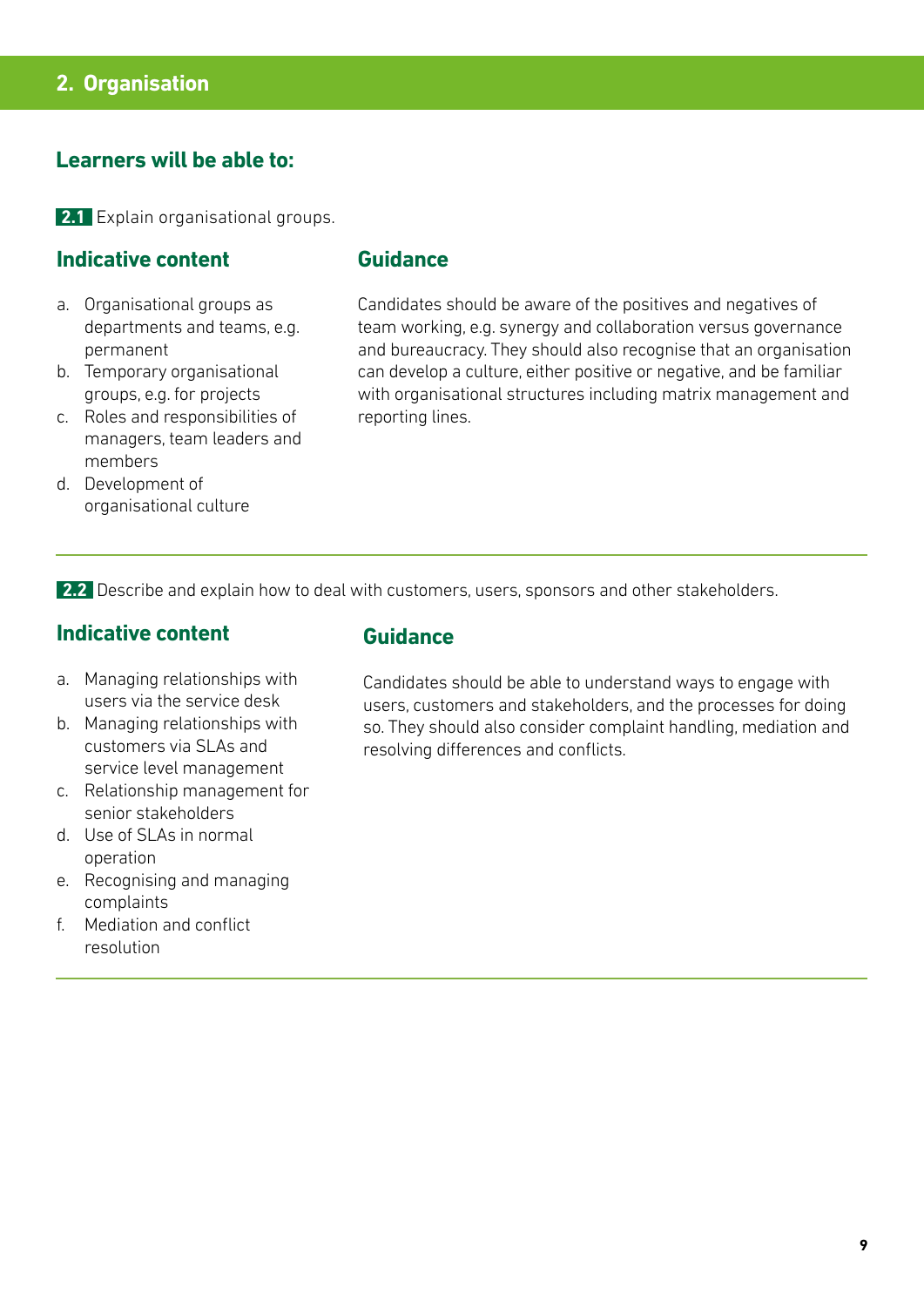**2.3** Explain how to plan and execute projects.

### **Indicative content**

- a. Definition and characteristics of a project
- b. Balancing conflicting objectives, e.g. time, cost, quality, scope, risk and benefits
- c. Project governance and key governance components
- d. Project disciplines, e.g.:
	- i. Business case
	- ii. Planning
	- iii. Resourcing
	- iv. Requirements gathering
	- v. Risk management
	- vi. Change management
	- vii. Post implementation review
- e. Methodologies, e.g. agile and waterfall

**2.4** Explain and demonstrate essential administration.

#### **Indicative content**

#### **Guidance**

- a. Organisational administration, e.g. of teams and individuals
- b. Task administration
- c. Operational administration
- d. Financial administration

Candidates should be able to recognise that administration supports governance, which in turn ensures control and promotes consistency and optimisation.



#### **Guidance**

Candidates should be familiar with the basic project management requirements and techniques as covered by PRINCE2 foundation.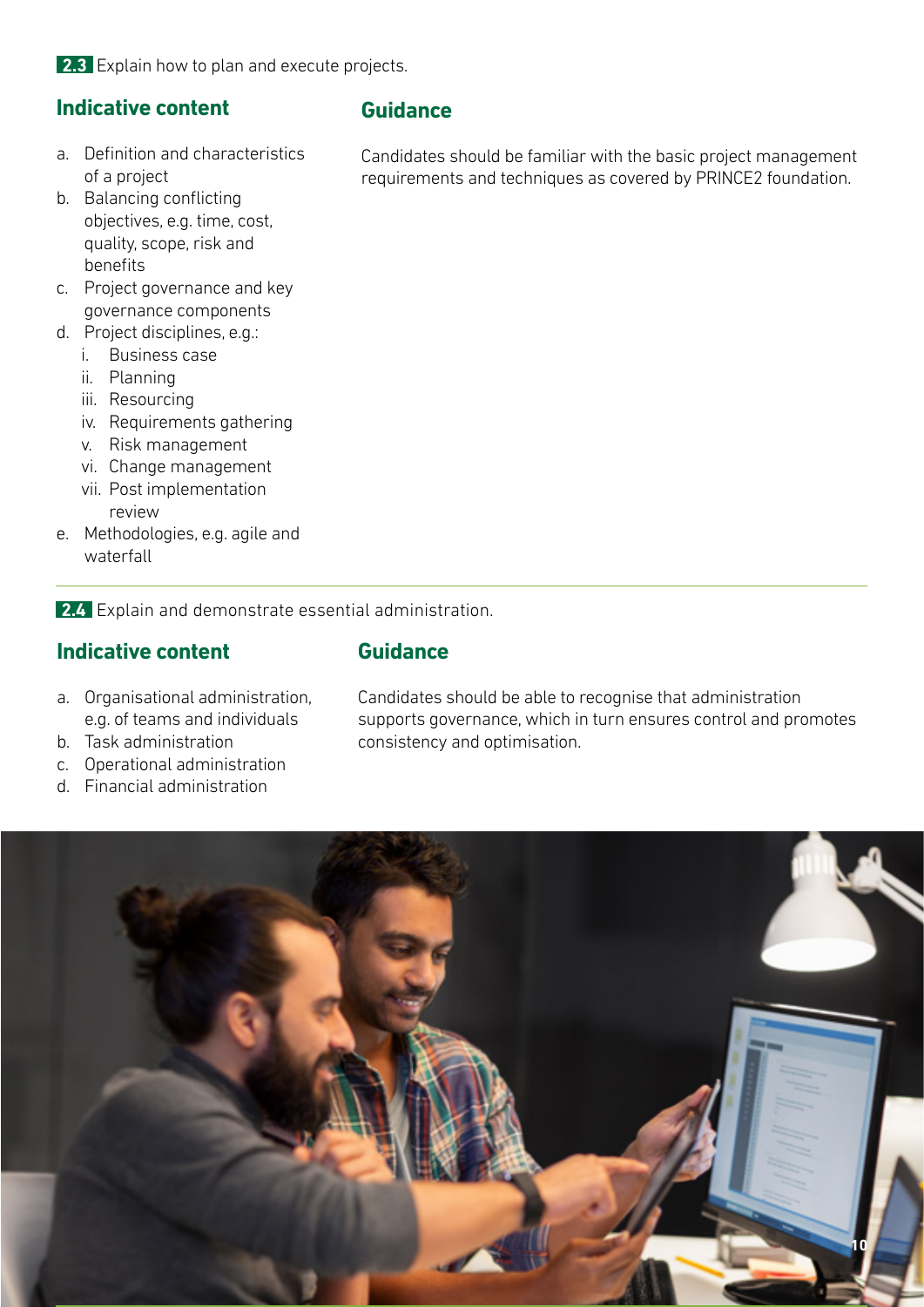#### **3. Business processes**

#### **Learners will be able to:**

**3.1** Describe the concept of the business process.

#### **Indicative content**

#### **Guidance**

- a. Turning inputs into outputs, e.g.:
	- i. Order processing
	- ii. Manufacturing
	- iii. Hiring
- b. Business processes underpinned by IT processes
- c. Business outcomes underpinned by IT outputs
- d. Process owner and process manager roles
- e. Process KPIs

**3.2** Analyse business process requirements.

#### **Indicative content**

#### **Guidance**

- a. ITIL model
- b. Primary service management processes in enterprise service management

Candidates should be familiar with the basics of business analysis and the role of the Business Analyst. They should also be familiar with core processes such as change management, incident management and problem management.

Candidates should be able to recognise that IT contributes to enabling, automating and optimising business processes. They should also be able to understand the key roles and how to

measure the success of a business process.

**3.3** Describe the concept of end-to-end service.

#### **Indicative content**

- a. End-to-end as perceived by the end user or customer
- b. Concept of service availability rather than infrastructure availability
- c. Concept of response time at the terminal
- d. Concept of fulfilment or delivery to the end user or customer

#### **Guidance**

Candidates should be able to distinguish between service delivery from an IT perspective in terms of outputs, and service value from the user or customer perspective in terms of service outcomes. They should be able to measure and report performance from an end-to-end perspective, such as transaction response time at the terminal or availability of the service, rather than the application or the infrastructure.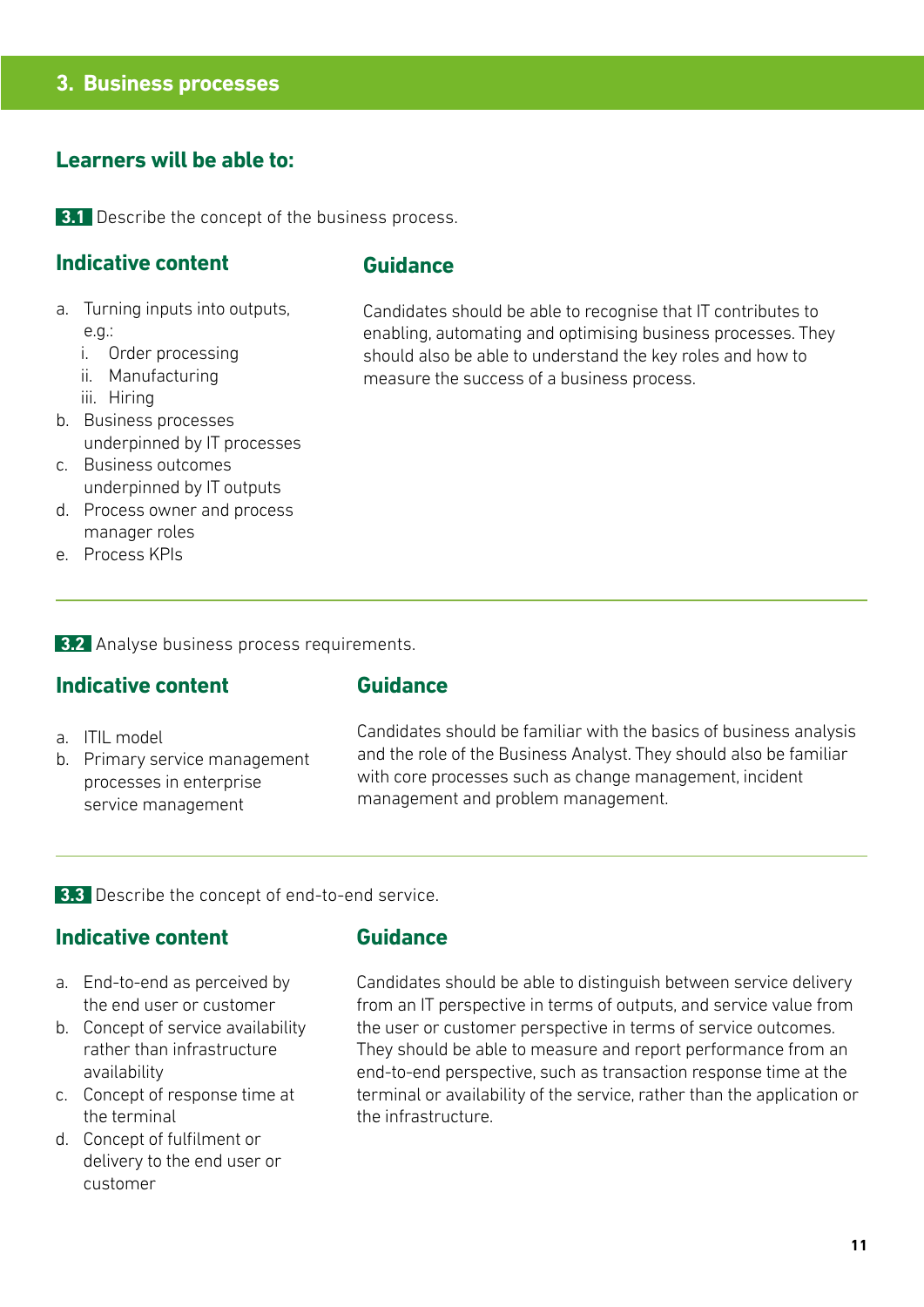#### **3.4** Explain service features and performance targets.

### **Indicative content**

- a. Features that are included and excluded or available at additional cost
- b. Documentation within the service catalogue
- c. Features and benefits
- d. Planning for new features
- e. Performance targets in relation to service performance and service outcomes
- f. Performance reporting
- g. Performance review meetings and driving continual improvement

#### **Guidance**

Candidates need a basic appreciation of service features and benefits from a consumer perspective and of how these might be presented within a service catalogue or on a user portal. They need to know the basics of performance management in terms of target setting, performance measurement, performance reporting and using performance reports as the basis of continual improvement.

**3.5** Explain the idea of planning and the use of funding and resource in planning.

#### **Indicative content**

- a. Planning in helping to ensure a successful outcome
- b. Who should be involved in planning
- c. Business plan and its sections, e.g. funding and resourcing

#### **Guidance**

Candidates should be able to understand why planning is so important - not just at the outset but as a measure of the ongoing success of an activity. What constitutes a successful plan and what are its components? They should also understand the importance of funding and resource planning as critical success factors, as well as gaining approval for a business plan, and defining and managing risks.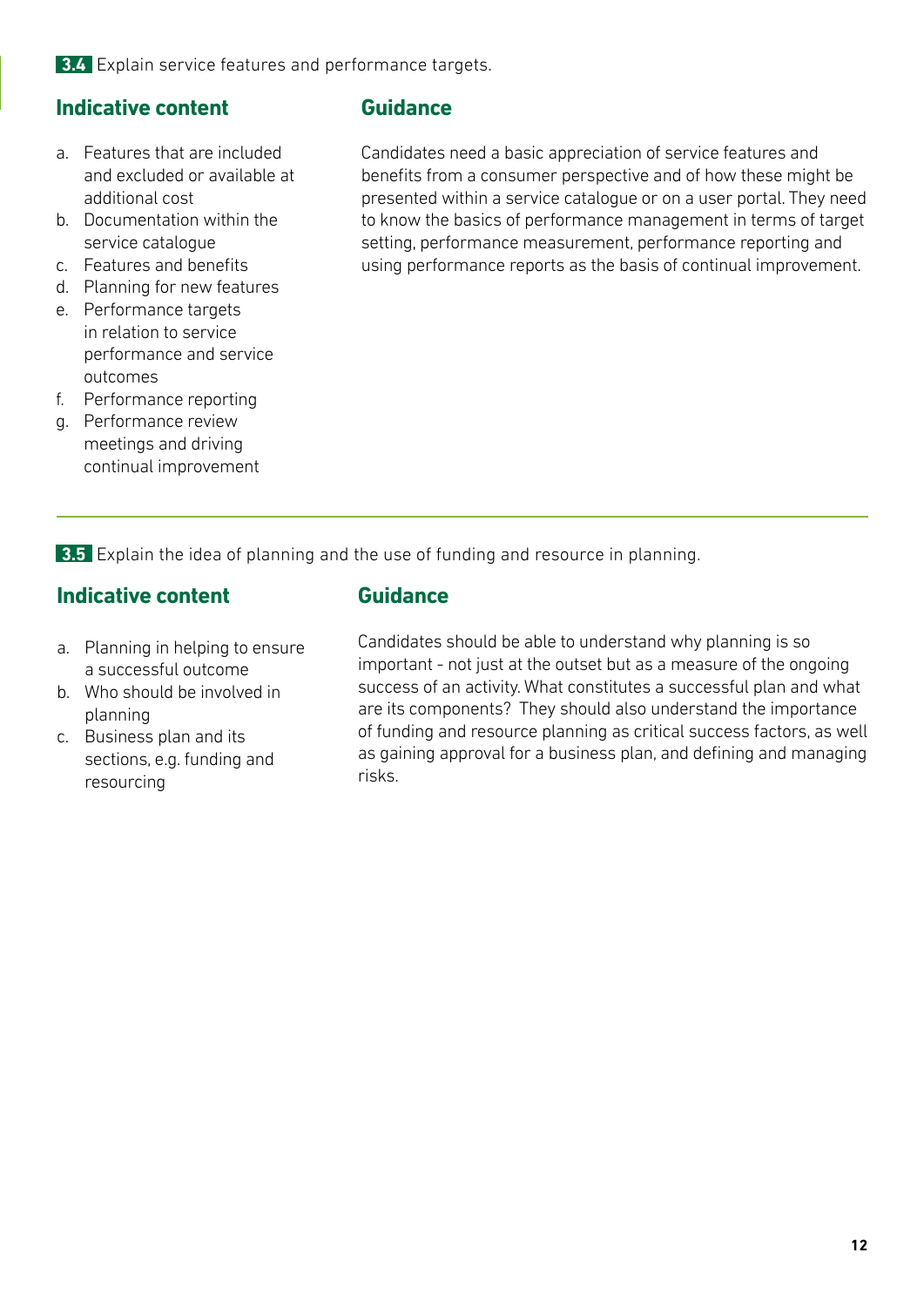**4.1** Describe the nature of a help desk and its purpose.

#### **Indicative content**

#### **Guidance**

- a. Capturing demand for incident resolution
- b. Assignment to appropriate technical resources
- c. Help desk roles and responsibilities
- d. Technology support
- e. Difference from a service desk

Candidates should be able to discuss the help desk as a purely reactive function responding to user needs such as issues and requirements, as well as ways to contact the help desk, including walk-ups, telephone, chat, email, etc. It is important for candidates to understand the use of supporting technology, including IT and telephony, e.g. for queue management and call transfers. They should also be able to measure the success of the help desk.

**4.2** Describe the nature of a service desk and its purpose.

#### **Indicative content**

- a. Service desk as first line support
- b. Roles and responsibilities, e.g. of manager, team leader, analyst
- c. Escalation to second and third line
- d. Technology support
- e. Difference from a help desk
- f. Support for service requests g. Two-way information
- exchange
- h. Service desk structures

#### **Guidance**

Candidates should be able to discuss the service desk as first line support for users, understanding both the use of IT and telephony support. They should be able to recognise the value of proactive information broadcasts, e.g. about known errors and service availability, as well as of the service desk as the primary influencer of user satisfaction. Service desk structures, e.g. central, distributed, local, follow-the-sun, etc., are also key elements of this section.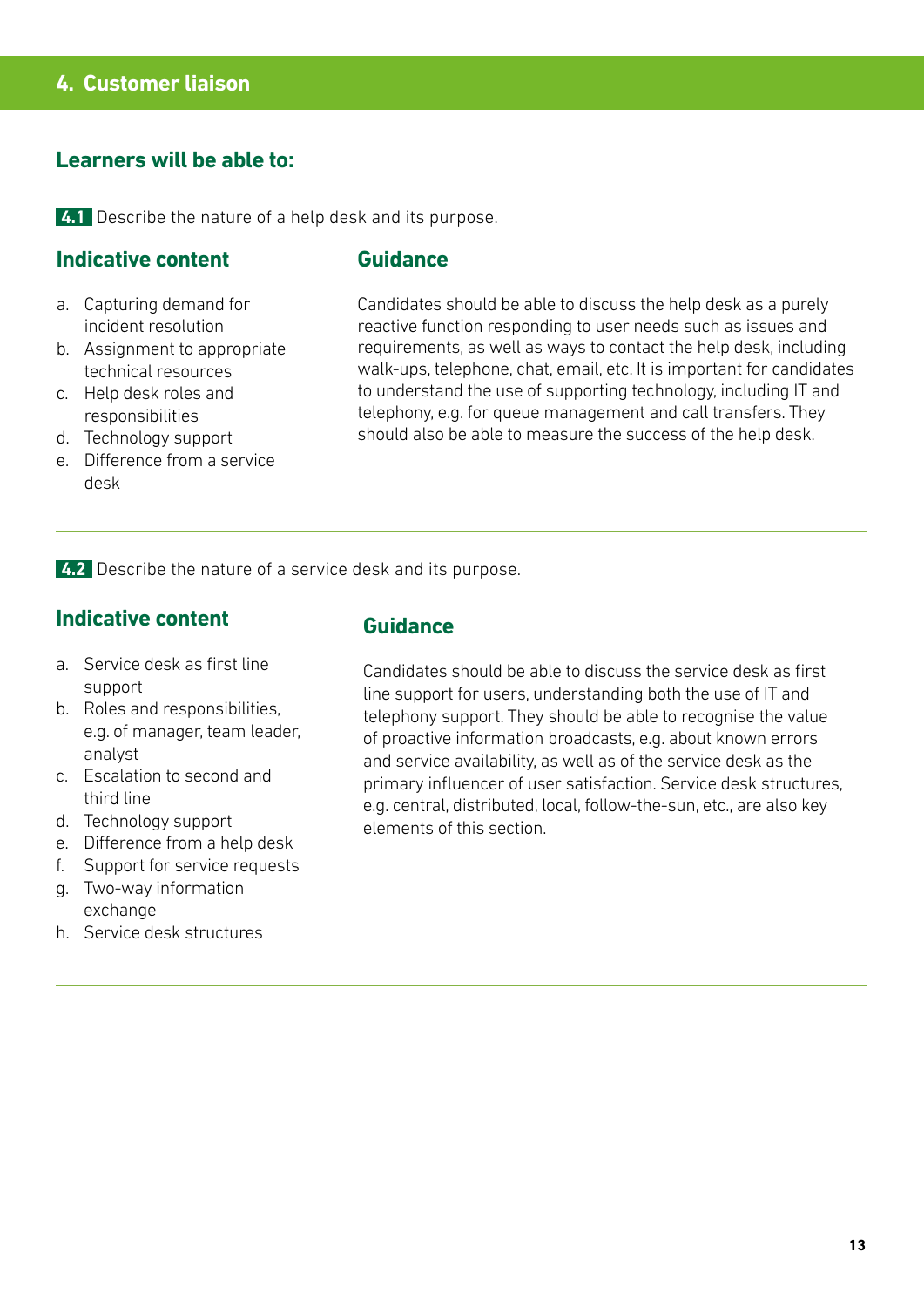**4.3** Explain the use of fault-logging and problem management.

### **Indicative content**

- a. Definition of an incident
- b. Incident logging, categorising and prioritising
- c. Validating category at closure
- d. Application of workarounds
- e. Incident matching
- f. Definition of a problem
- g. Three stages of a problem
- h. Relationship between incidents and problems and incident management and problem management
- i. Problem resolution by the application of a change
- j. Proactive problem management to prevent incidents

#### **Guidance**

Candidates will be expected to have a basic knowledge of incident and problem management as described by ITIL, including the ability to define the creation and application of known errors and workarounds, and the resolution of a known error by the successful application of a change. They should be able to explain the three stages of a problem: problem identification, problem control, error control.

**4.4** Explain management of user accounts and customer accounts.

### **Indicative content**

- a. Record keeping
- b. Conformance to security protocols including GDPR
- c. nformation storage and retrieval
- d. Use for marketing
- e. Technology to manage user access authority and access rights
- f. Starters, leavers and movers

#### **Guidance**

This section includes both record keeping, for example of users and their use of the IT services, including incidents reported and user profiles, and user account management in terms of access controls and access rights. Candidates should be able to convey a basic understanding of GDPR constraints.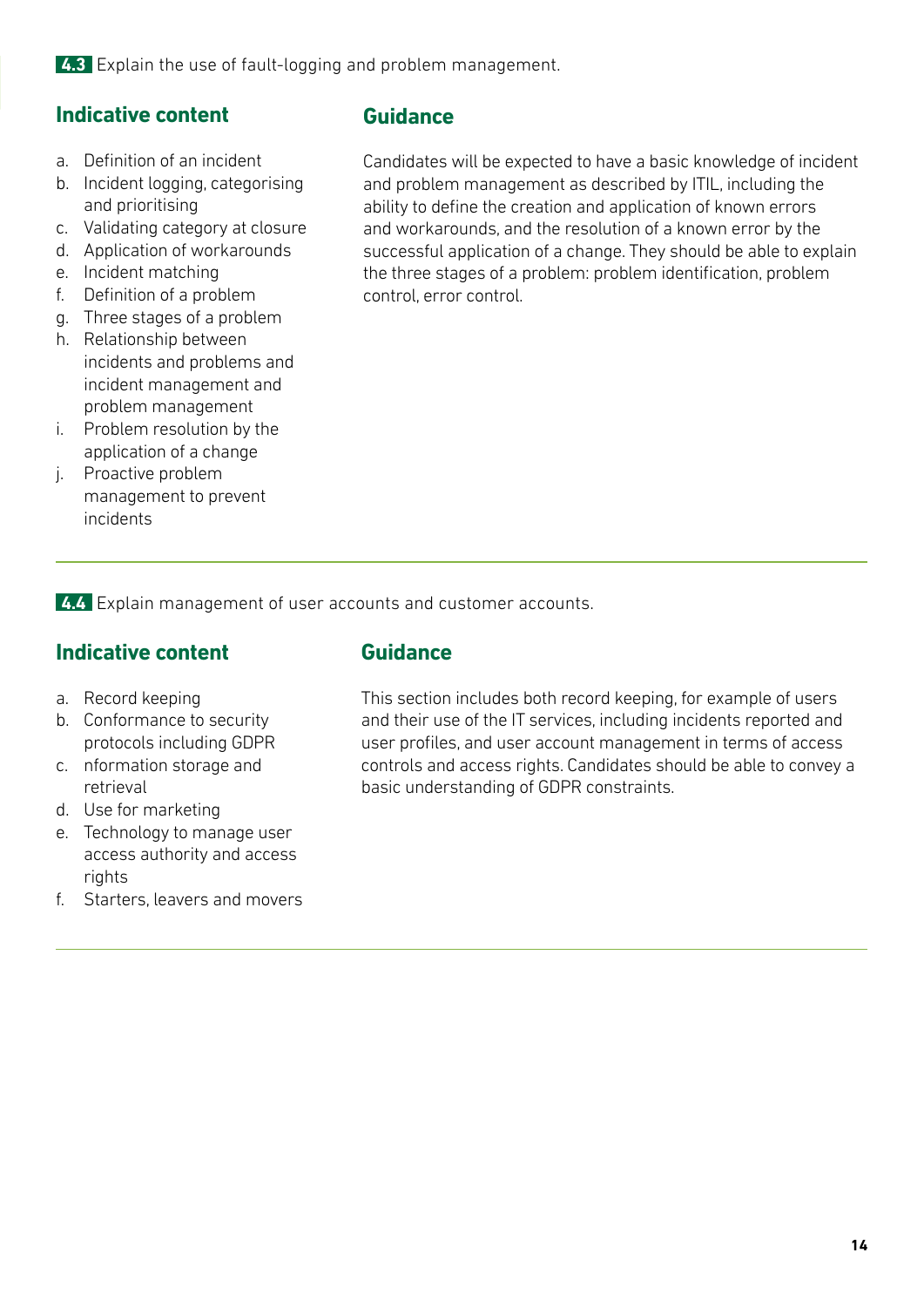**5.1** Analyse performance management methods.

#### **Indicative content**

#### **Guidance**

- a. Ways of measuring performance
- b. Performance reporting
- c. Relationship to SLAs and service level management
- d. Data sources
- e. Using performance management as the basis of continual improvement
- f. Critical success factors vs KPIs vs measures and metrics

Performance management is the basis of continual improvement. It is important for candidates to understand how to measure the right things, and to use this to determine the potential for improvement and optimisation.

**5.2** Explain how to manage change.

#### **Indicative content**

- a. Balancing flexibility and stability
- b. Avoiding change-related incidents
- c. Triggers for change
- d. Normal change vs. emergency change vs. standard change
- e. Change authorisation
- f. Schedule of change
- g. Projected service outage
- h. Importance of good configuration management

#### **Guidance**

Candidates should be able to explain how management of change represents a critical balance between stability and flexibility. IT tries to maintain stability by minimising and controlling change. The business requires flexibility which can introduce instability. Part of risk management is through configuration management identifying critical relationships to help de-risk change. In turn, change ensures configuration management records are up to date through change records.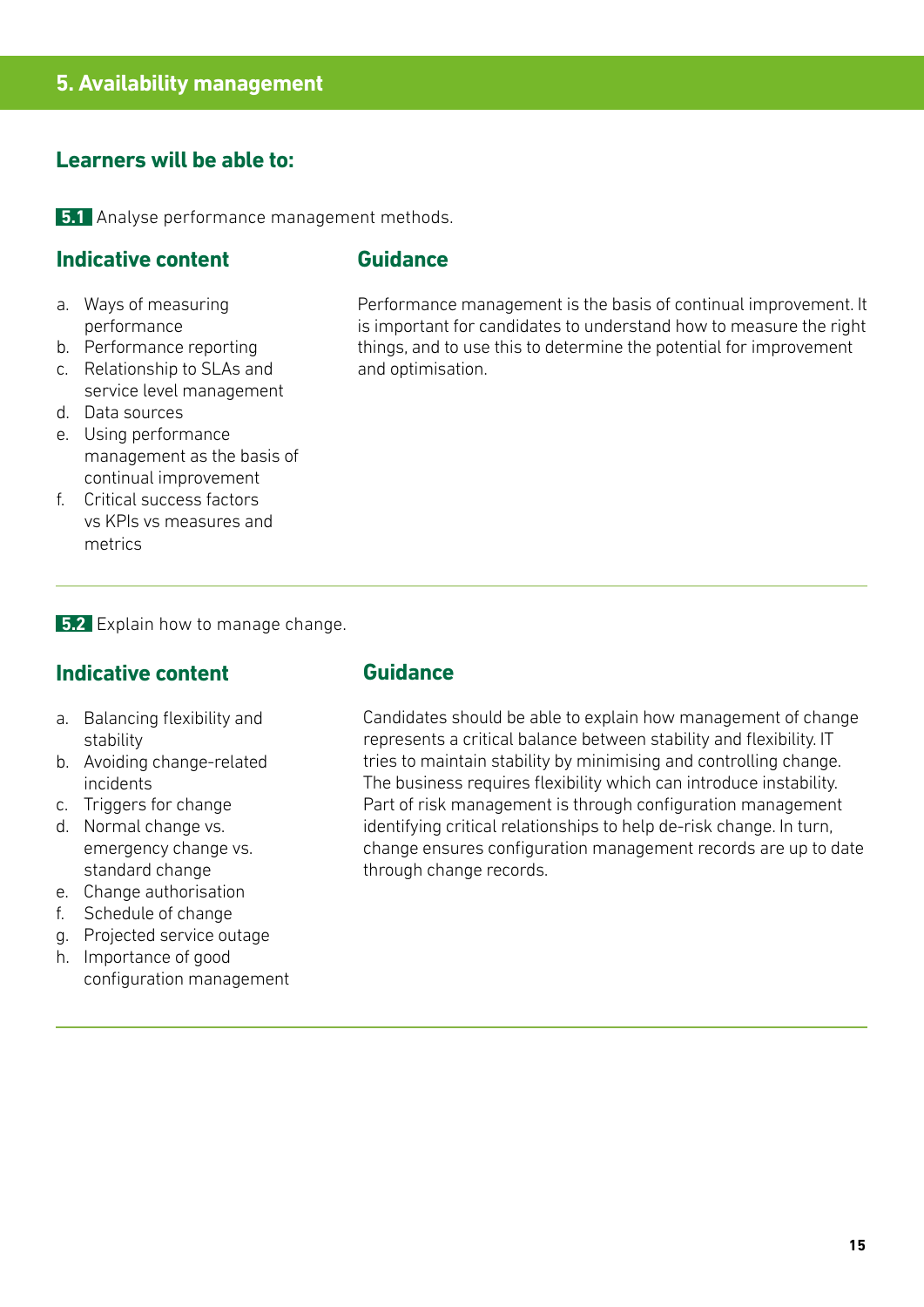### **Indicative content**

- a. Version control as part of release and deployment management
- b. Use of the definitive media library
- c. Master copies
- d. Version naming and numbering
- e. Software asset management
- f. Software licensing

#### **Guidance**

Version control is a critical component of software control and distribution, otherwise referred to as release and deployment management. Candidates should think about how to store and manage master copies and the use of version control in support of software management and licensing.

**5.4** Describe what is meant by resource scheduling.

### **Indicative content**

- a. What is meant by a resource?
- b. Scheduling the use of resources
- c. Use of external resources
- d. Relevance of capacity and demand management

**Guidance**

Resources can include people, infrastructure, applications, finance and information, all of which are in limited supply and therefore should be used efficiently through acquisition and scheduling. Resources can be provided internally or acquired externally. Candidates should be able to recognise the relationship with capacity and demand management to maximise efficiency.

**5.5** Describe library administration.

### **Indicative content**

- a. Library management
- b. User access
- c. Internal/external requirements
- d. Individual item specifications and functionalities
- e. Dependencies

#### **Guidance**

Candidates should be able to understand and be familiar with a variety of library administration techniques. They should also be aware of what can be included in a library and how to manage these assets.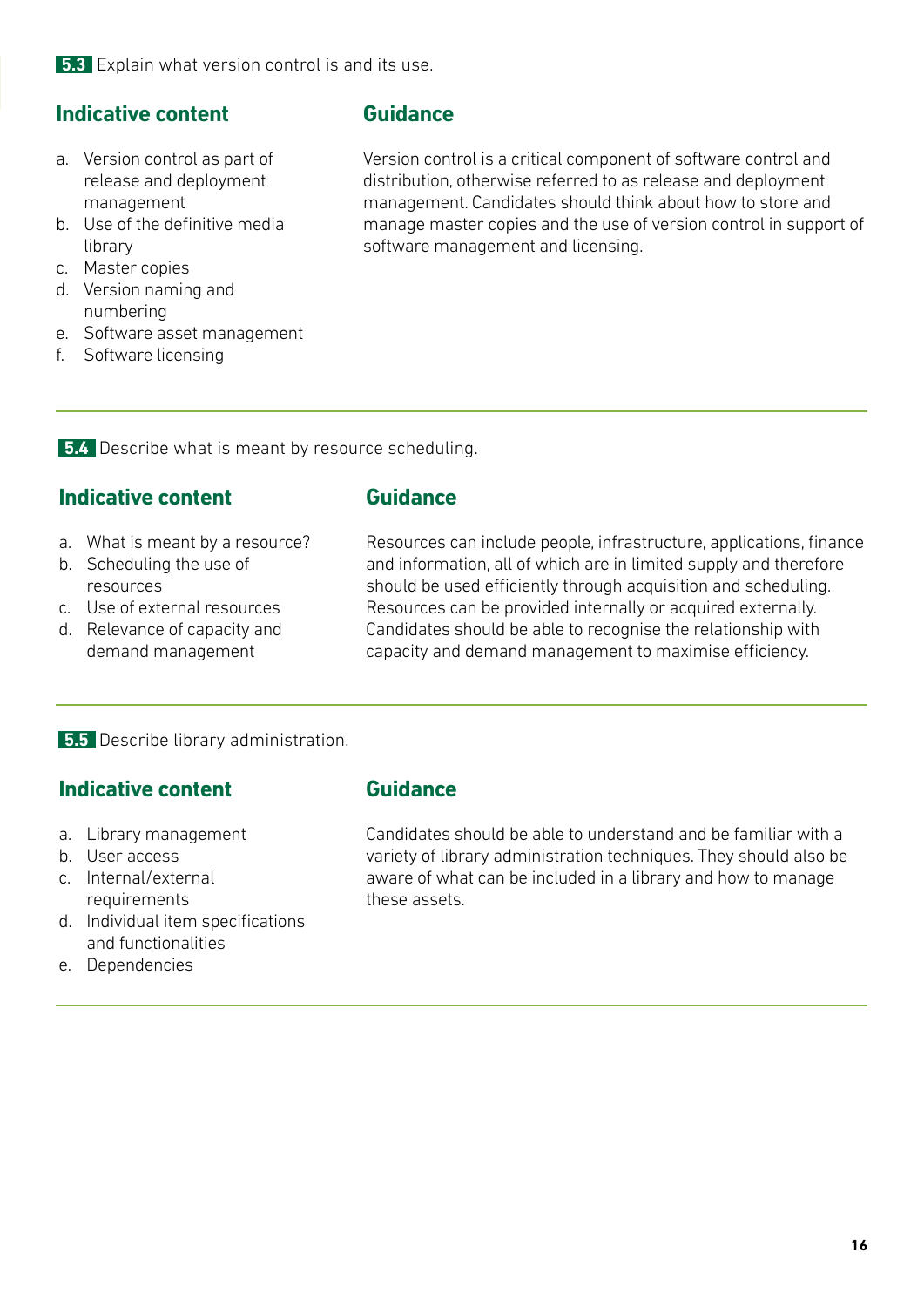### **Indicative content**

- a. Definition of an asset
- b. Relationship with configuration management
- c. Purpose of asset management
- d. Lifecycle of an asset
- e. Asset management activities
- f. Financial control of assets

#### **Guidance**

**Guidance**

IT assets include a range of components and are not always tangible, e.g. software licences. Candidates should understand that assets are valuable resources that need to be managed to maximise their value.

**5.7** Describe how to use shifts and organise a team.

### **Indicative content**

#### a. Shift working to cover extended hours availability

- b. Shift patterns
- c. Roles and responsibilities within the team
- The use of shifts provides extended hours availability for key services and support and there are a multitude of shift patterns from which to choose. Candidates should be able to discuss how teams need to organise handovers between shifts to ensure continuity across shifts for seamless support.

d. Shift handovers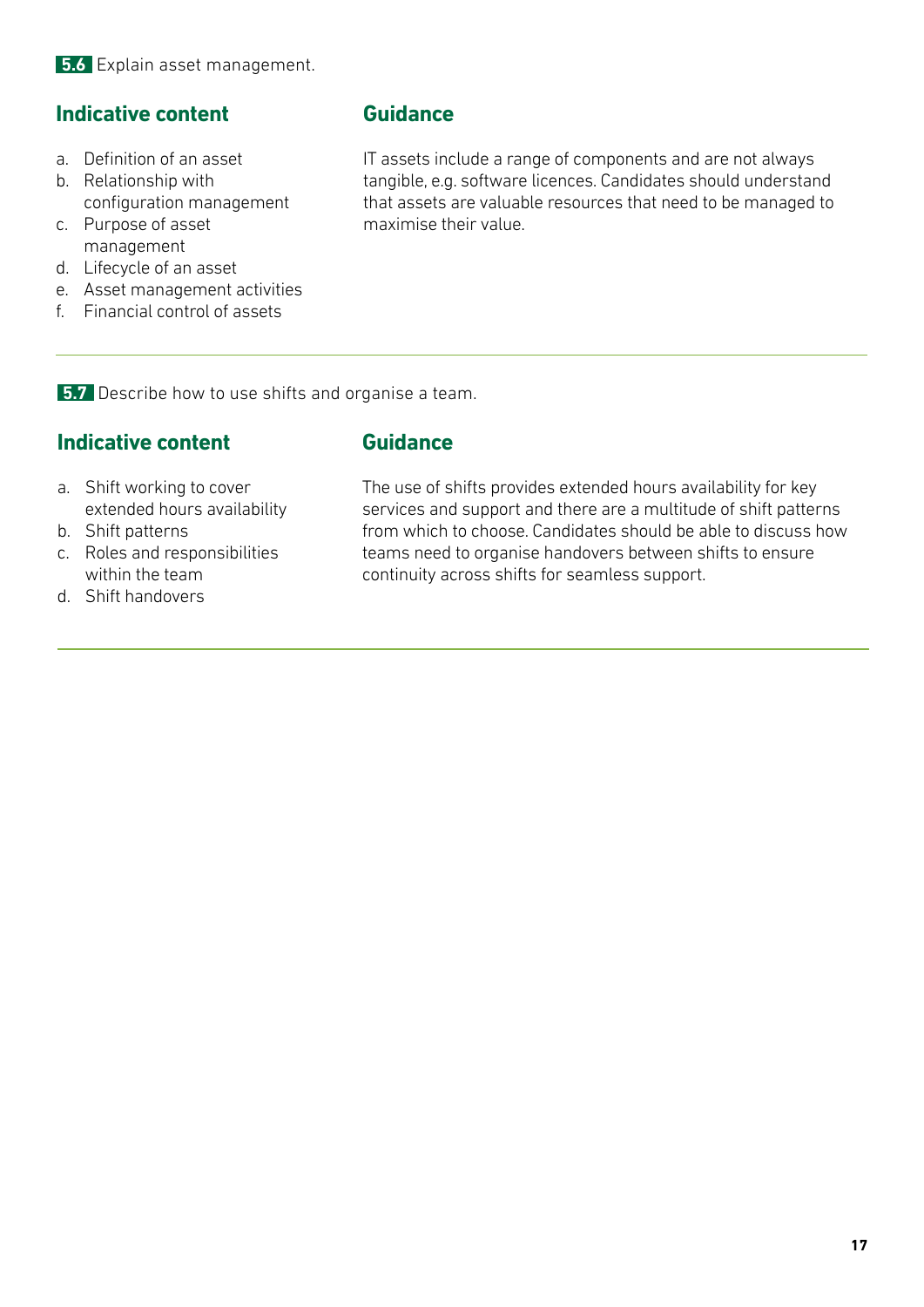#### **6. Capacity management**

#### **Learners will be able to:**

**6.1** Explain how to monitor resource usage.

#### **Indicative content**

#### **Guidance**

- a. Monitoring and event management
- b. Warning events triggered by thresholds
- c. Alerts associated with warning and exception events
- d. Scope of resource monitoring
- e. Record keeping, e.g. capacity management information system
- f. Relationship between resource usage and performance

Monitoring resource usage is a critical activity in capacity management to ensure performance is maintained. It relies on event management tools that can continuously monitor usage and availability and generate alerts when triggered by pre-determined thresholds.

**6.2** Analyse ways to determine technology strategy.

#### **Indicative content**

#### **Guidance**

- a. Optimising technology usage
- b. Technology road map production
- c. Technology watch

Candidates should be able to discuss this combination of utilising existing technology to maximum benefit, recognising new technology through technology watch and incorporating these into a technology strategy.

**6.3** Explain how to develop investment plans.

#### **Indicative content**

- a. Workload forecasting
- b. Capacity planning
- c. Calculating return on investment
- d. Value on investment
- e. Discounted cashflow

#### **Guidance**

Candidates should understand that a key part of capacity management is using workload forecasts and capacity plans as the basis for investment planning and business case justification.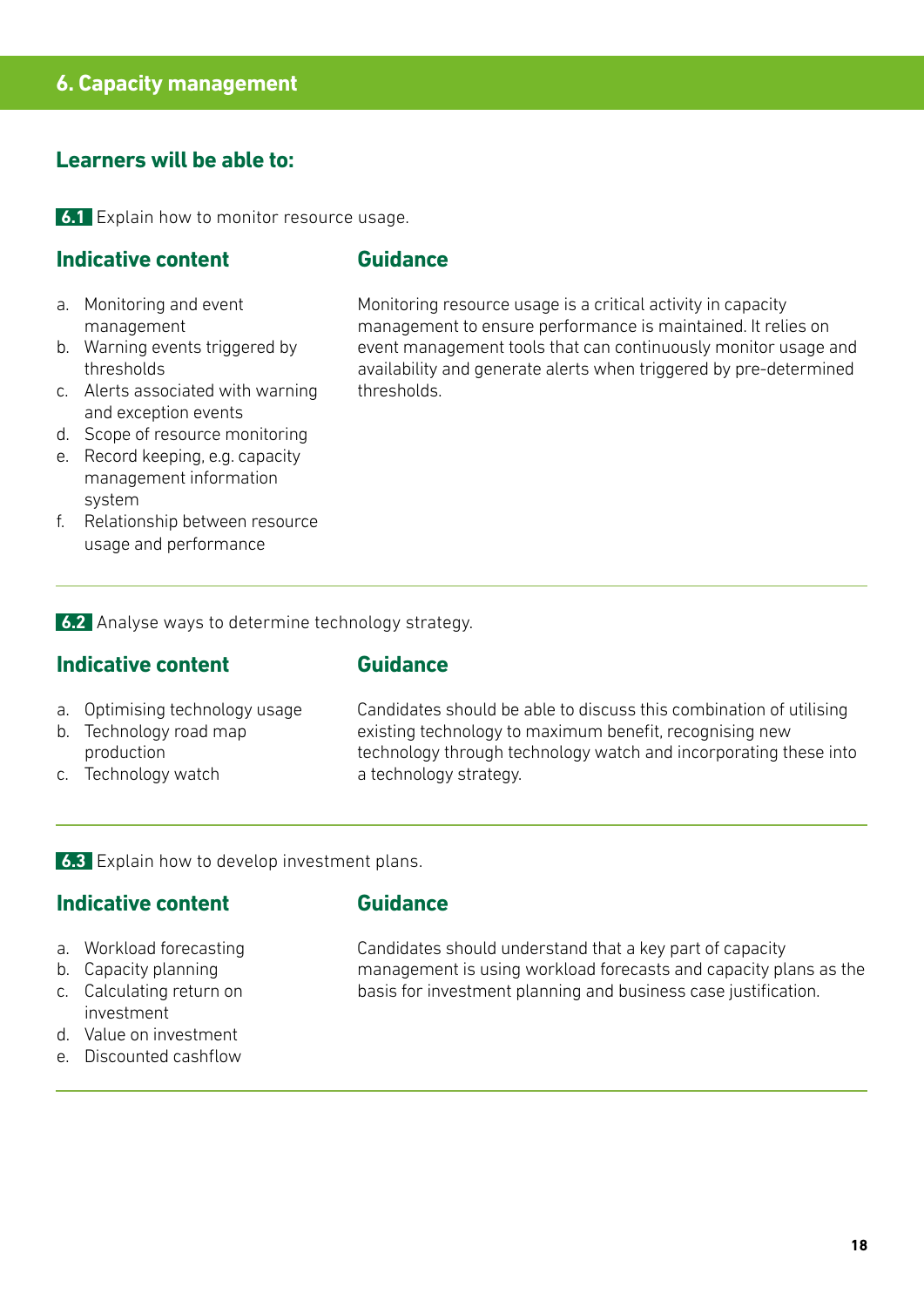#### **Indicative content**

### **Guidance**

- a. Understand requirements
- Candidates should be able to apply standard project management disciplines to capacity management and investment.
- b. Understand objectives c. Identify stakeholders
- **6.5** Explain the use of business continuity.

#### **Indicative content**

#### **Guidance**

- a. Continuity planning
- b. Synchronising the continuity provision with the live environment
- c. Preparing to invoke business continuity in the event of a major capacity/performancerelated incident

Providing a business continuity capability is a core consideration both in terms of capacity management of the alternative facility as well as putting the plan into action in the event of a related incident.

#### **6.6** Describe site planning.

#### **Indicative content**

- a. Location
- b. Accessibility
- c. Resource availability
- d. Requirement needs
- e. Stakeholder involvement

#### **Guidance**

Candidates should have an understanding of what to take into consideration when looking at site planning for any given situation.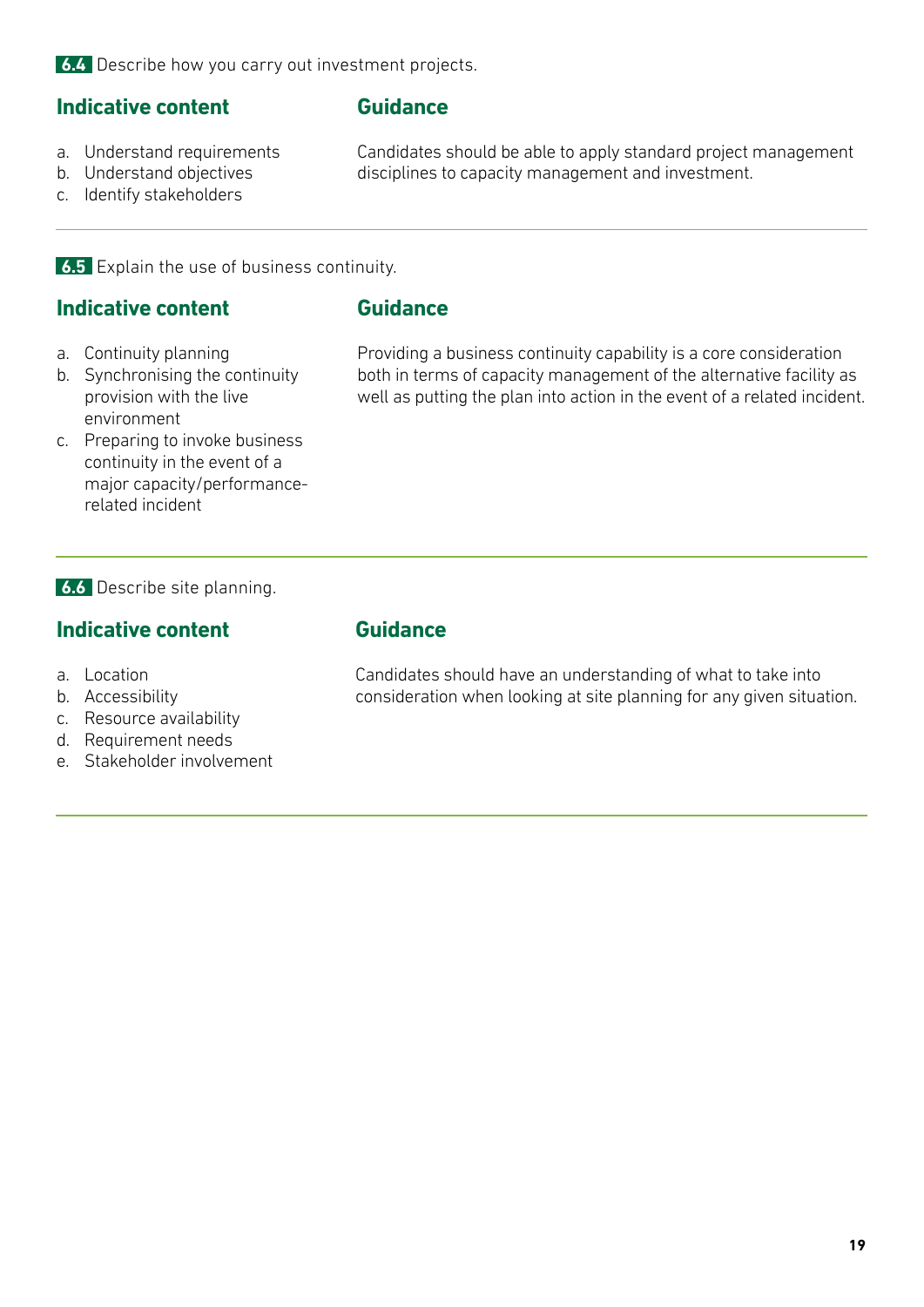#### **7. Support processes**

#### **Learners will be able to:**

**7.1** Explain financial support processes.

#### **Indicative content**

#### **Guidance**

- a. Budgeting, accounting and costing
- b. Charging and charging options
- c. Depreciation/amortisation
- d. Discounted cashflow
- e. Investment appraisal
- f. Return on investment
- g. Value on investment

#### **7.2** Describe contract support.

#### **Indicative content**

- a. Contract management, e.g.:
	- i. Contract establishment
	- ii. Supplier and contract management information system
	- iii. Management of contract break points
	- iv. End of contract decisions
	- v. Account management

#### **7.3** Explain HR administration.

#### **Indicative content**

- a. Management of starters, leavers and movers
- b. Induction and training
- c. References
- d. Relevant legislation, e.g.:
	- i. Equality and diversity

#### **Guidance**

**Guidance**

Candidates should be able to recognise the importance of effective contract management of suppliers, from initial selection to end-ofcontract activities.

Candidates should be able to recognise basic accounting practices

including budgeting, accounting and costing, as well as the

principles of charging and the options for doing so.

Candidates should be aware of administration required for all new employees, existing employees and outgoing employees. This includes any legislation and legal requirements for employers and employees.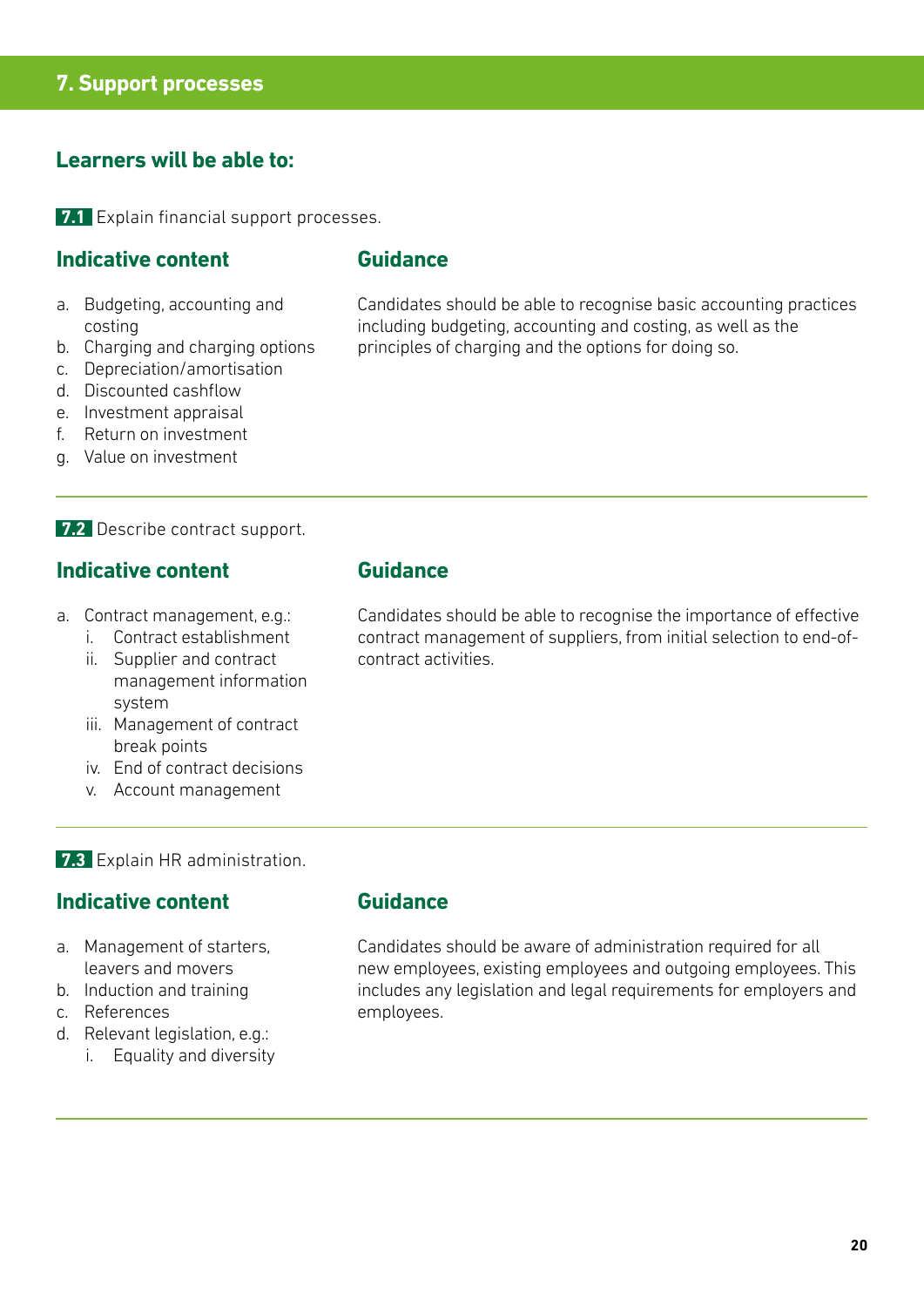**8.1** Explain why you need to cover costs with income.

#### **Indicative content**

#### **Guidance**

- a. Forecasting costs
- b. Capital versus revenue
- c. Fixed costs versus variable costs
- d. Cost recovery options, e.g.:
	- i. Costs shared based on headcount
	- ii. Single IT budget funded by business
	- iii. User departments hold budget

Candidates should understand that any expenditure has to be paid for, so they should consider how IT is funded and how costs are recovered.

**8.2** Explain how to manage and control a budget.

#### **Indicative content**

- a. Budget preparation
- b. Capital versus revenue
- c. Fixed costs versus variable costs
- d. Depreciation/amortisation
- e. Zero-based budgeting versus traditional budgeting
- f. Budgeting and forecasting
- g. Budgetary approval

#### **Guidance**

Candidates should be able to discuss the need for budgets to be based on a capacity plan and reviewed as needs change.

**8.3** Explain methods and need to charge for a service.

#### **Indicative content**

- a. Charging principles
- b. Use of business-unit based charging
- c. Charging options, e.g.:
	- i. Cost recovery
	- ii. Cost plus
	- iii. Market rate
	- iv. What the market will bear

#### **Guidance**

Candidates should be able to recognise that charging for services is another form of cost recovery, based on measured usage of services by individual user departments.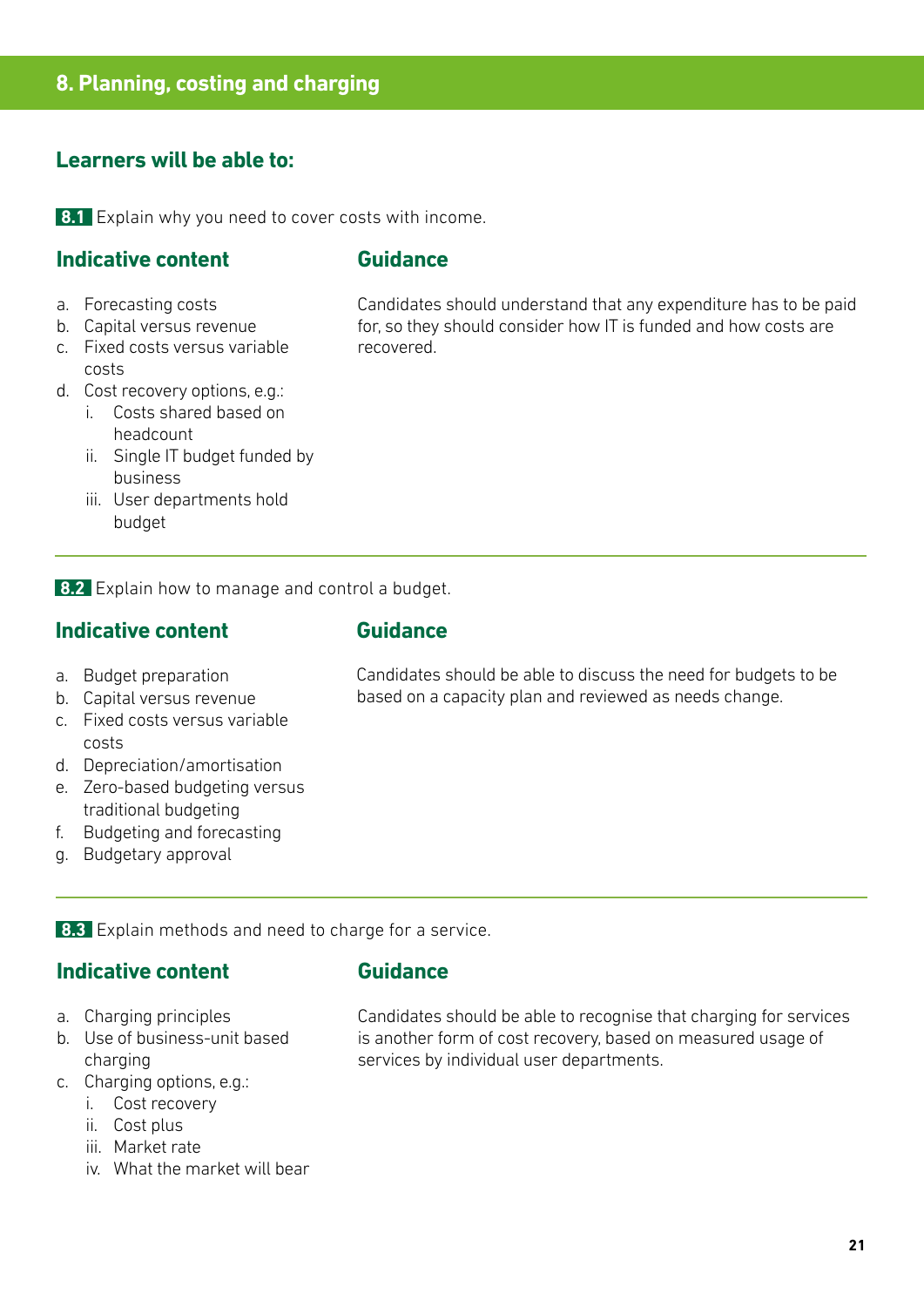**9.1** Explain procurement of hardware and software.

#### **Indicative content**

#### **Guidance**

- a. Acquisition of key resources, e.g:
	- i. Servers
	- ii. PCs
	- iii. Network equipment
	- iv. Software licences
- b. Procurement supporting supplier management
- c. Alignment with service level agreements and objectives
- d. Recording assets and configuration items

Candidates should be able to discuss relationships with financial management, as well as related policies covering areas such as depreciation, security and supplier management.

**9.2** Describe a service level agreement (SLA).

#### **Indicative content**

#### **Guidance**

- a. Definition of an agreement
- b. Definition of a service level
- c. The parties to an agreement
- d. Typical contents of an SLA
- e. Management of the SLA
- f. Performance reporting and service review meetings
- g. Using the SLA as a basis for continual improvement

Organisations elect to establish SLAs as the basis of service operation to describe the non-functional requirements of a service. Candidates should be able to discuss how SLAs are created at the design stage of a new service, jointly signed prior to live operation, reviewed routinely for relevance, and used as the focus for service provision.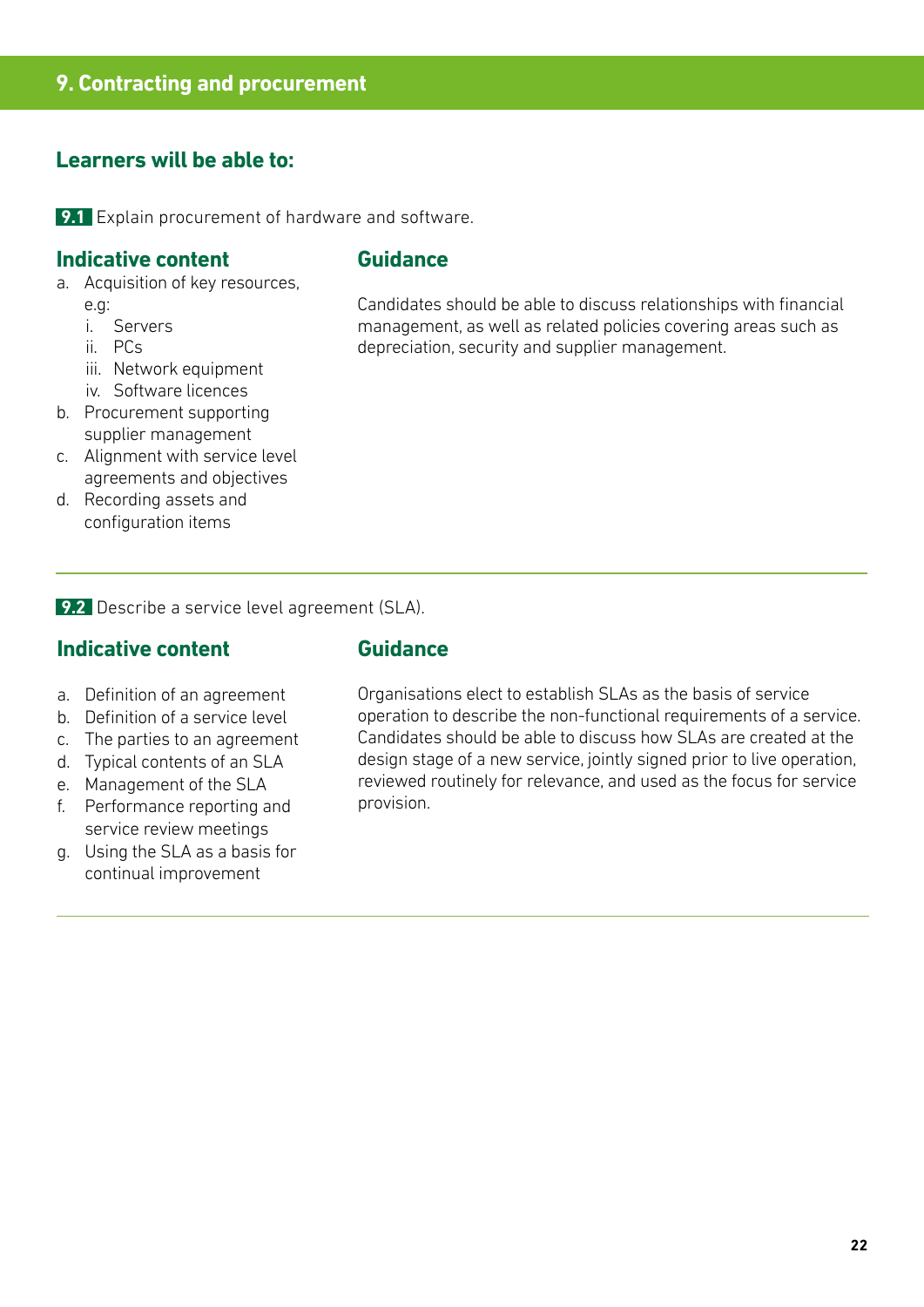**10.1** Demonstrate awareness of legislation.

#### **Indicative content**

#### **Guidance**

- a. Awareness of current UK national and international legislation, e.g.:
	- i. Data Protection Act 1998
	- ii. Computer Misuse Act 1990
	- iii. Equal Opportunities Act 2010
	- iv. General Data Protection Regulations
- b. Software licensing

Candidates should be able to convey the importance of recognising and complying with legislation in computer services management.

**10.2** Demonstrate understanding of health and safety issues.

#### **Indicative content**

#### **Guidance**

- a. Health and Safety at Work Act 1974
- b. Display Screen Equipment Regulations 1992

Candidates should have an awareness of the general principles of each and how they apply to given situations. They should also understand the importance of recognising and complying with health and safety legislation.

**10.3** Describe copyright and licensing.

#### **Indicative content**

### **Guidance**

- a. Tendering
- b. Copyright, Designs and Patents Act 1988
- c. Trademarks Act 1994

Candidates should be familiar with ways that the Copyright, Designs and Patents Act can be used to protect intellectual property rights in computer systems.

**10.4** Explain the BCS code of practice.

#### **Indicative content**

# **Guidance**

a. BCS Code of Conduct and its application in practice

Candidates should have an understanding of what a Code of Conduct is, with particular consideration of the BCS Code of Conduct. There should be an understanding of the different sections and an ability to consider how these can apply to professionals.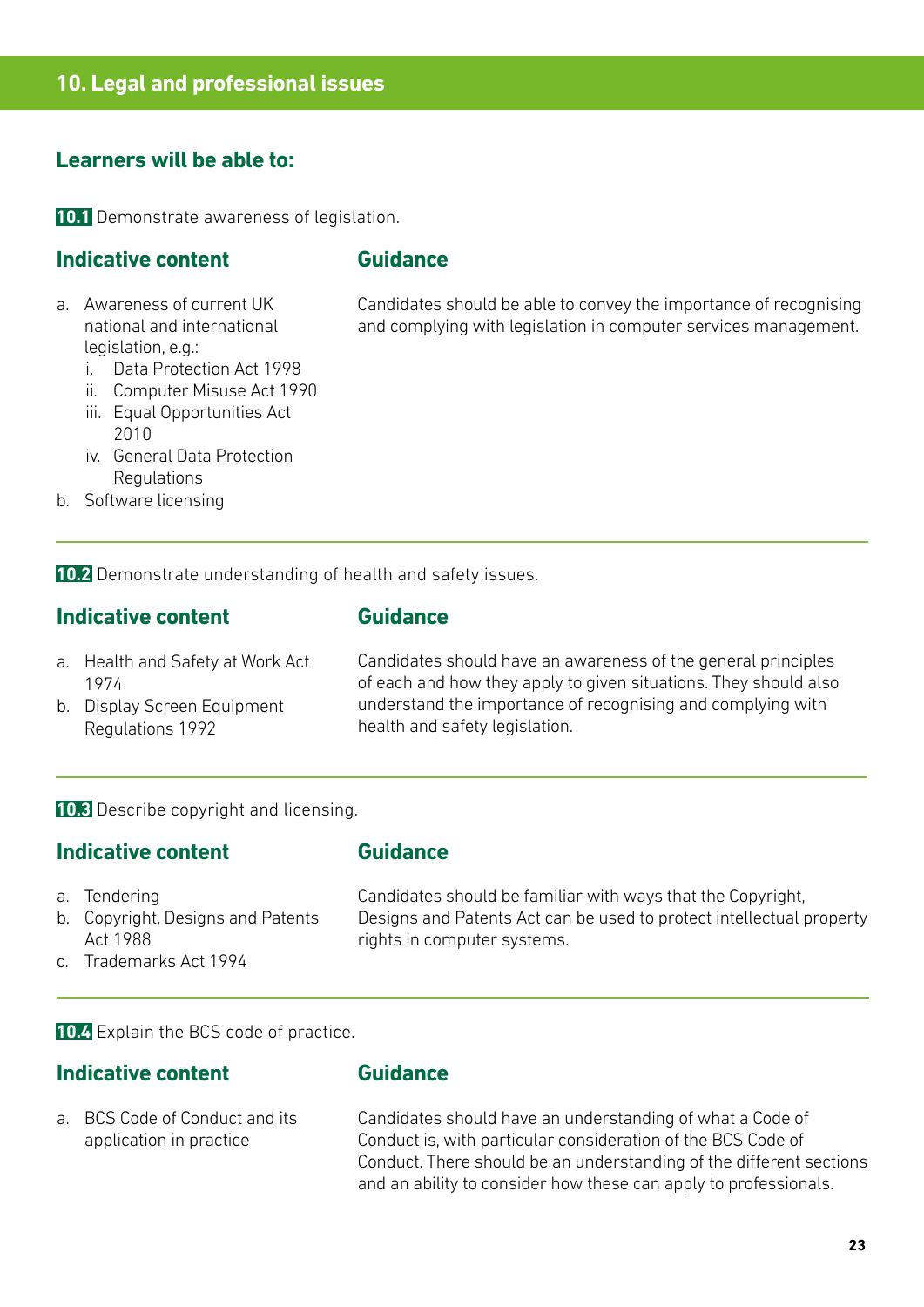# **Examination Format**

This module is assessed through completion of an invigilated online exam which candidates will only be able to access at the date and time they are registered to attend.

|                       | <b>Type</b> Three written questions from a choice of five, each with equal marks |
|-----------------------|----------------------------------------------------------------------------------|
|                       | <b>Duration</b> Three hours                                                      |
| <b>Supervised</b> Yes |                                                                                  |
|                       | <b>Open Book</b> No (no materials can be taken into the examination room)        |
|                       | <b>Passmark</b> 10/25 (40%)                                                      |
|                       | <b>Delivery</b> Paper format only                                                |
|                       |                                                                                  |

Adjustments and/or additional time can be requested in line with the BCS reasonable adjustments policy for candidates with a disability, or other special considerations including English as a second language.

# **Question Weighting**

Candidates will choose three questions from a choice of five. All questions are equally weighted and worth 25 marks.

# **Recommended Reading**

# **Primary texts**

**Title:** Information Systems Management in Practice (eighth edition) **Author:** B. C. McNurlin, R. H. Sprague and T. Bui **Publisher:** Prentice Hall **Date:** 2013 **ISBN:** 978-1292023540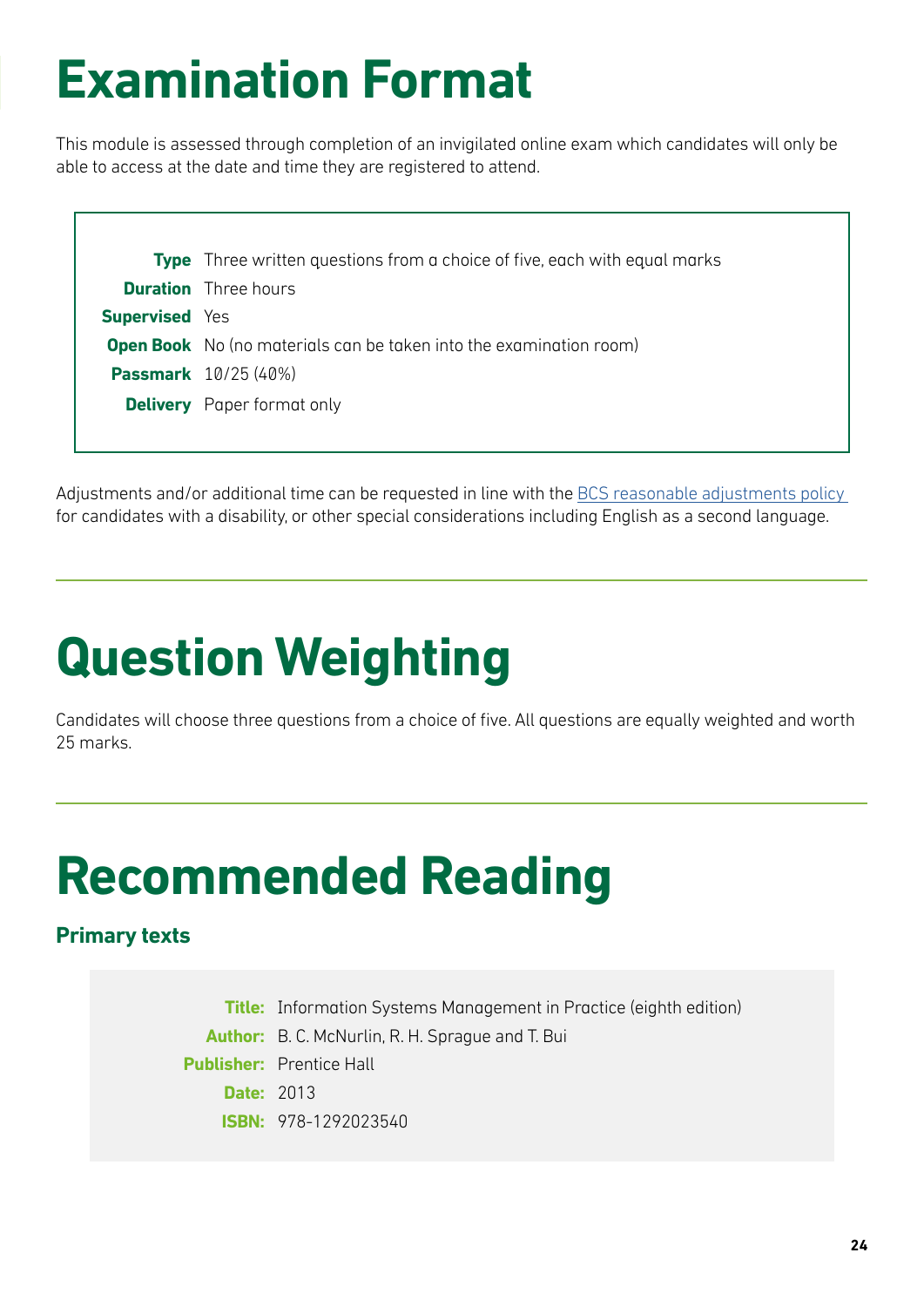#### **Additional texts and resources**

**Title:** Professional Issues in Information Technology (second edition) **Author:** F. Bott **Publisher:** BCS, The Chartered Institute for IT **Date:** 2014 **ISBN:** 978-1780171807

|                   | <b>Title:</b> BS EN ISO/IEC 27002:2017 Information Technology, Security           |  |
|-------------------|-----------------------------------------------------------------------------------|--|
|                   | Techniques, Code of practice for information security controls                    |  |
|                   | <b>Author:</b> British Standards Institute                                        |  |
| <b>Date: 2017</b> |                                                                                   |  |
|                   | <b>Available at:</b> https://www.bsigroup.com/en-GB/Cyber-Security/Standards-for- |  |
|                   | IT-and-cyber-security/ [Accessed 14 July 2021]                                    |  |

**Title:** Network Security Essentials: Applications and Standards (sixth edition) **Author:** W. Stallings **Publisher:** Pearson Education **Date:** 2017 **ISBN:** 978-1292154855

**Title:** Information Security Management Principles **Author:** A. Taylor **Publisher:** BCS, The Chartered Institute for IT **Date:** 2013 **ISBN:** 978-1780171753

**Title:** ITIL Foundation: ITIL 4 Edition **Author:** Axelos **Publisher:** Stationery Office **Date:** 2019 **ISBN:** 0113316070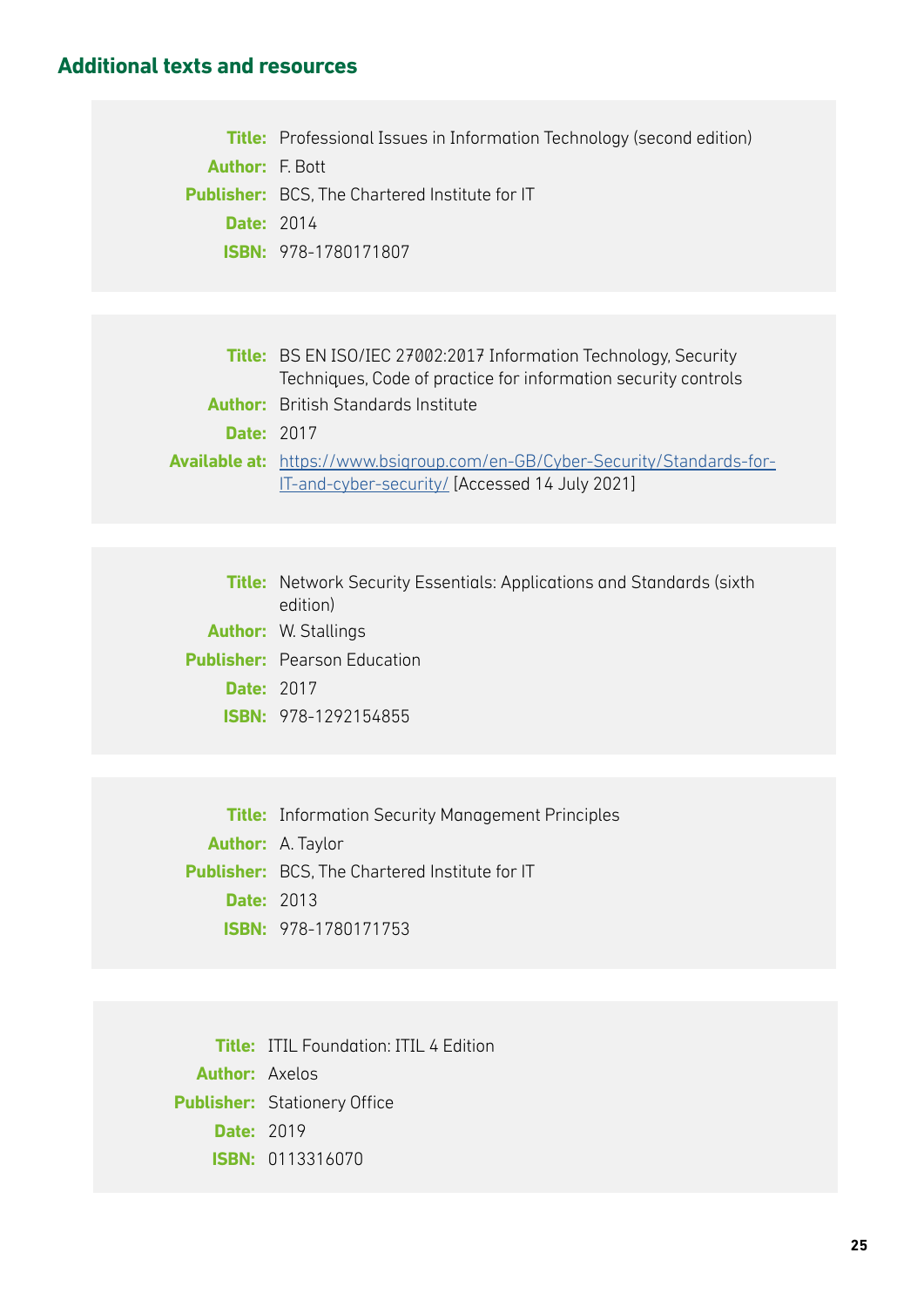# **Using BCS Books**

Accredited Training Organisations may include excerpts from BCS books in the course materials. If you wish to use excerpts from the books you will need a license from BCS. To request a license, please contact the Head of Publishing at BCS outlining the material you wish to copy and its intended use.

# **Document Change History**

Any changes made to the syllabus shall be clearly documented with a change history log. This shall include the latest version number, date of the amendment and changes made. The purpose is to identify quickly what changes have been made.

# **Version Number Changes Made**

Document Creation

Version 1.0 July 2021 Version 3.1 October 2021

Learning Outcomes 5-10 added